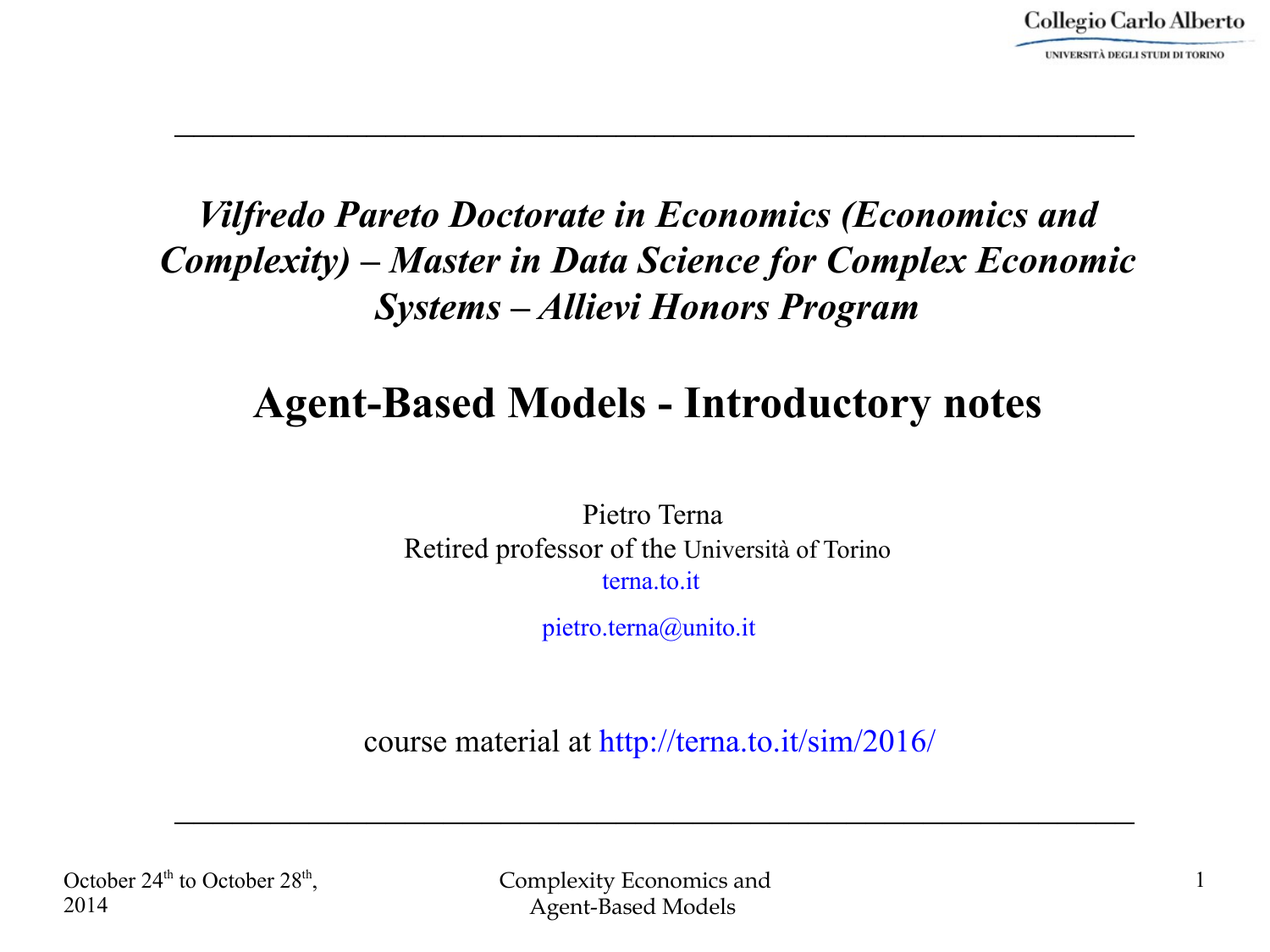Introductory material:

P. Terna (2013), A Complex Lens for Economics, or: About Ants and their Anthill, in "Spazio filosofico", 7, pp. 167-177

<http://www.spaziofilosofico.it/wp-content/uploads/2013/01/Terna-English.pdf>

- P. Terna (2013), Learning agents and decisions: new perspectives, in "Law and Computational Social Science", 1, http://terna.to.it/materiale/terna\_def.pdf
	- A. Ghorbani, F. Dechesne, V. Dignum, and C. Jonker (2014), Enhancing ABM into an Inevitable Tool for Policy Analysis, in "Policy and Complex Systems", 1(1):61–76, 2014,

<http://www.ipsonet.org/publications/open-access/policy-and-complex-systems/volume-1-number-1-spring-2014>

October  $24<sup>th</sup>$  to October  $28<sup>th</sup>$ , 2014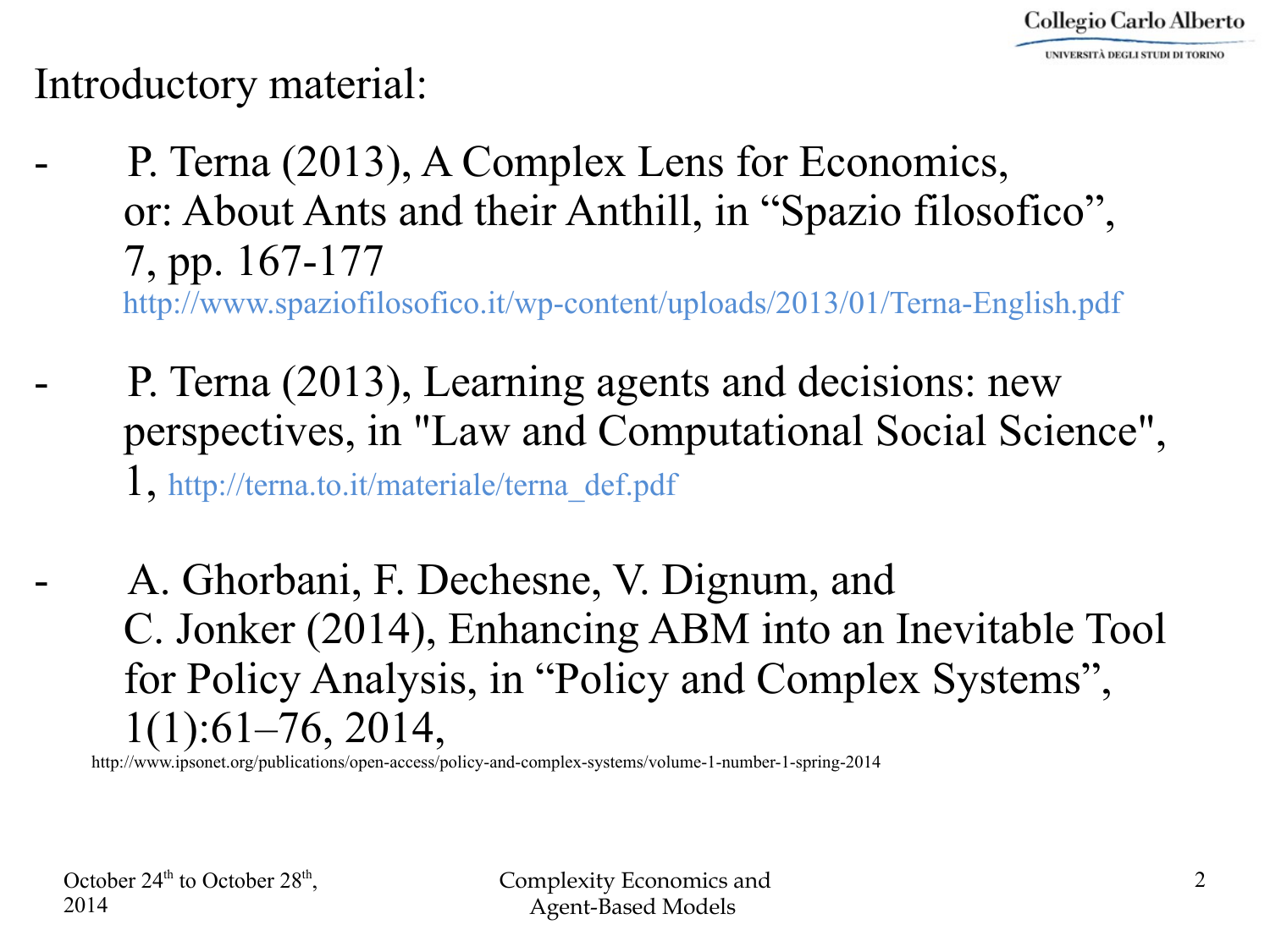A quite new inspiring article:

Alan Kirman. Complexity and Economic Policy: A Paradigm Shift or a Change in Perspective? A Review Essay on David Colander and Roland Kupers's Complexity and the Art of Public Policy. Journal of Economic Literature, 54(2):534–572, 2016. <http://www.rolandkupers.com/wp/wp-content/uploads/2016/06/JEL-Kirman.pdf>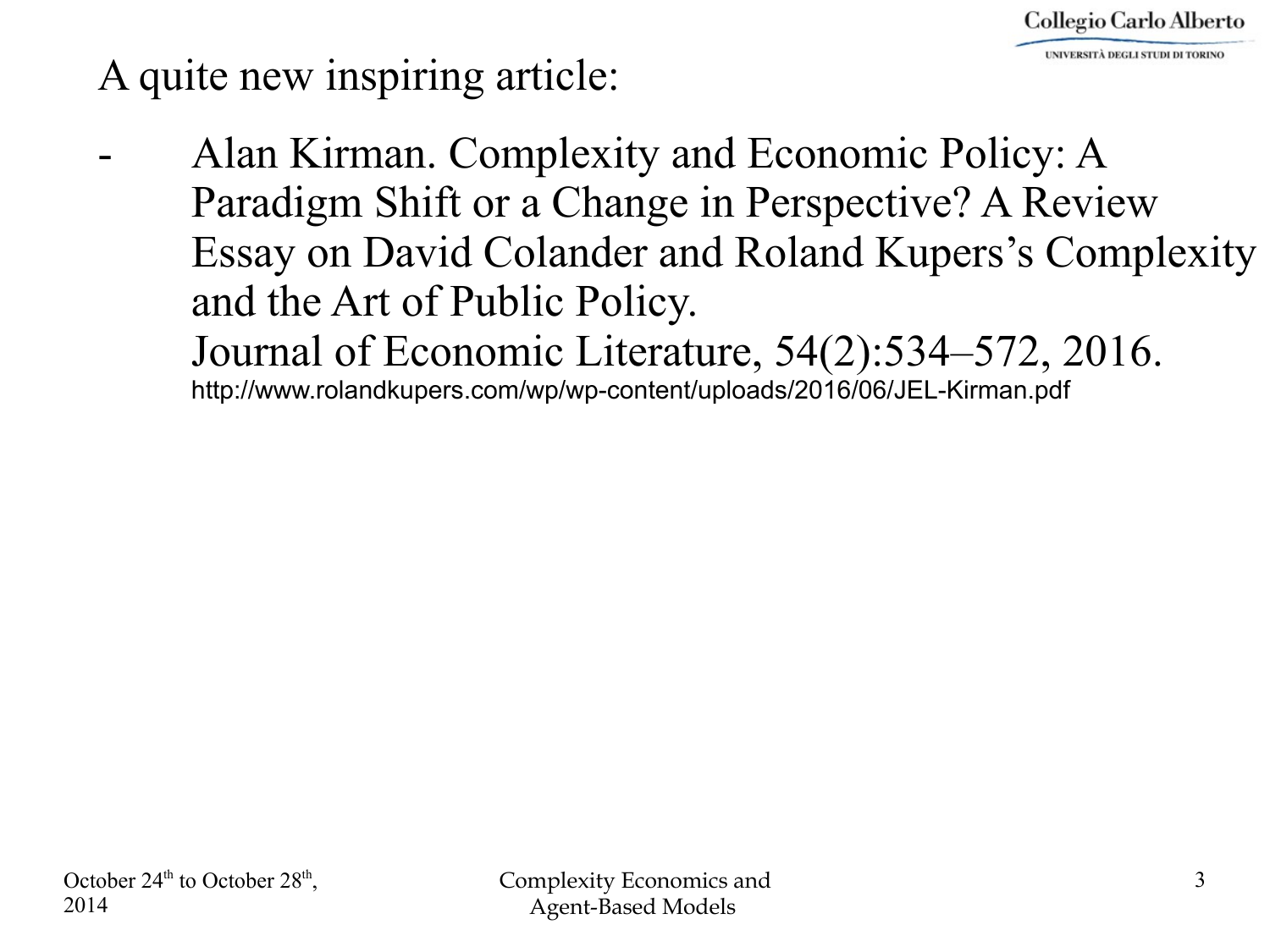UNIVERSITÀ DEGLI STUDI DI TORINO

Introductory material:

# **Agent-based Models of the Economy**

### From Theories to Applications

#### Riccardo Boero, Matteo Morini, Michele Sonnessa, Pietro Terna

| <b>ISBN</b>             | 9781137339805 |
|-------------------------|---------------|
| <b>Publication Date</b> | June 2015     |

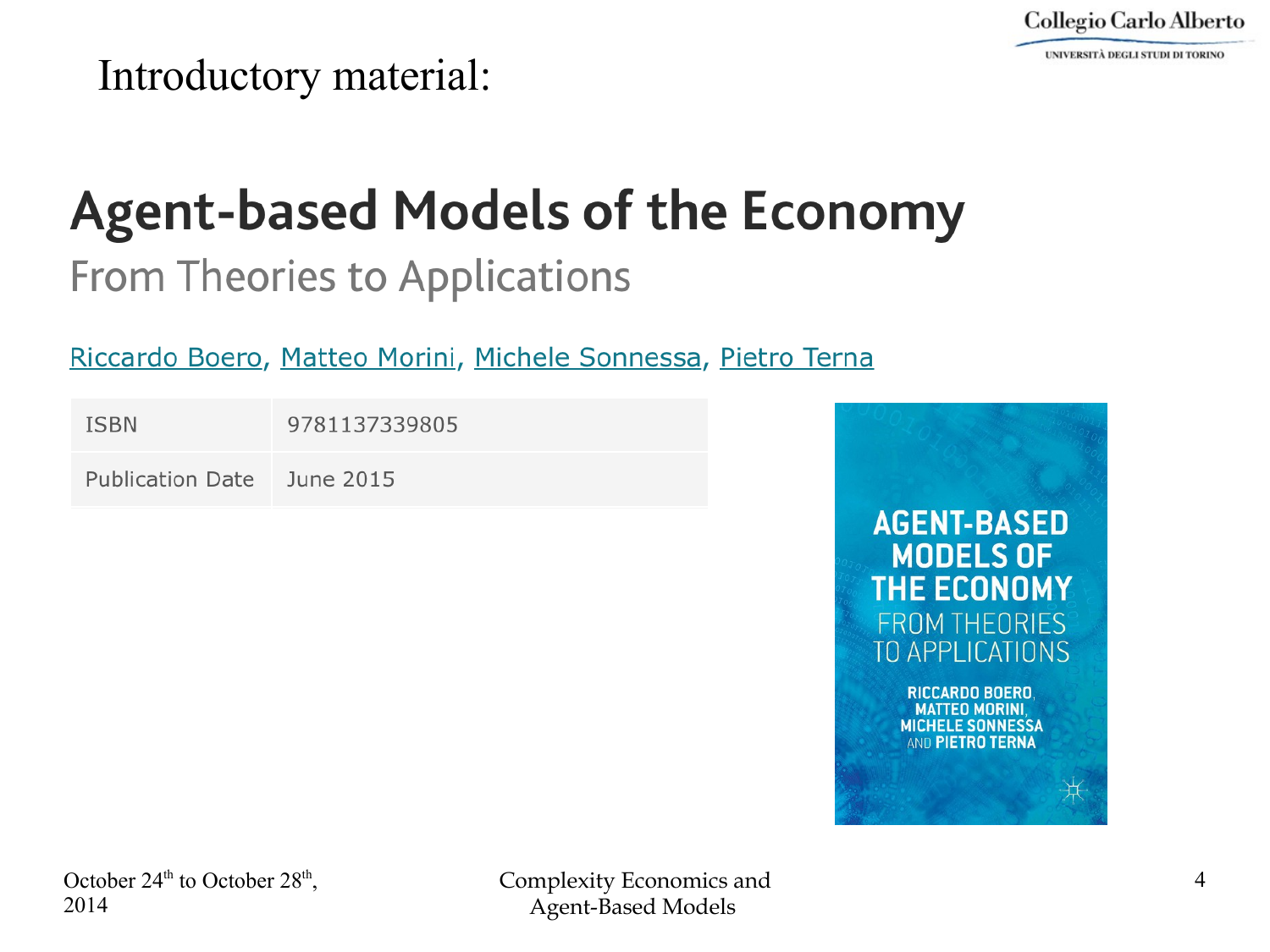#### A nice definition:

R. L. Axtell and J. M. Epstein. Coordination in transient social networks: an agent-based computational model of the timing of retirement. In J. M. Epstein, editor, Generative social science: Studies in agent- based computational modeling, page 146. Princeton University Press, 2006.

#### On line

[http://www.econ.tuwien.ac.at/lva/compeco.se/artikel/epstein\\_coordination\\_in\\_transient\\_social\\_networks.pdf](http://www.econ.tuwien.ac.at/lva/compeco.se/artikel/epstein_coordination_in_transient_social_networks.pdf) Look at p.6 on line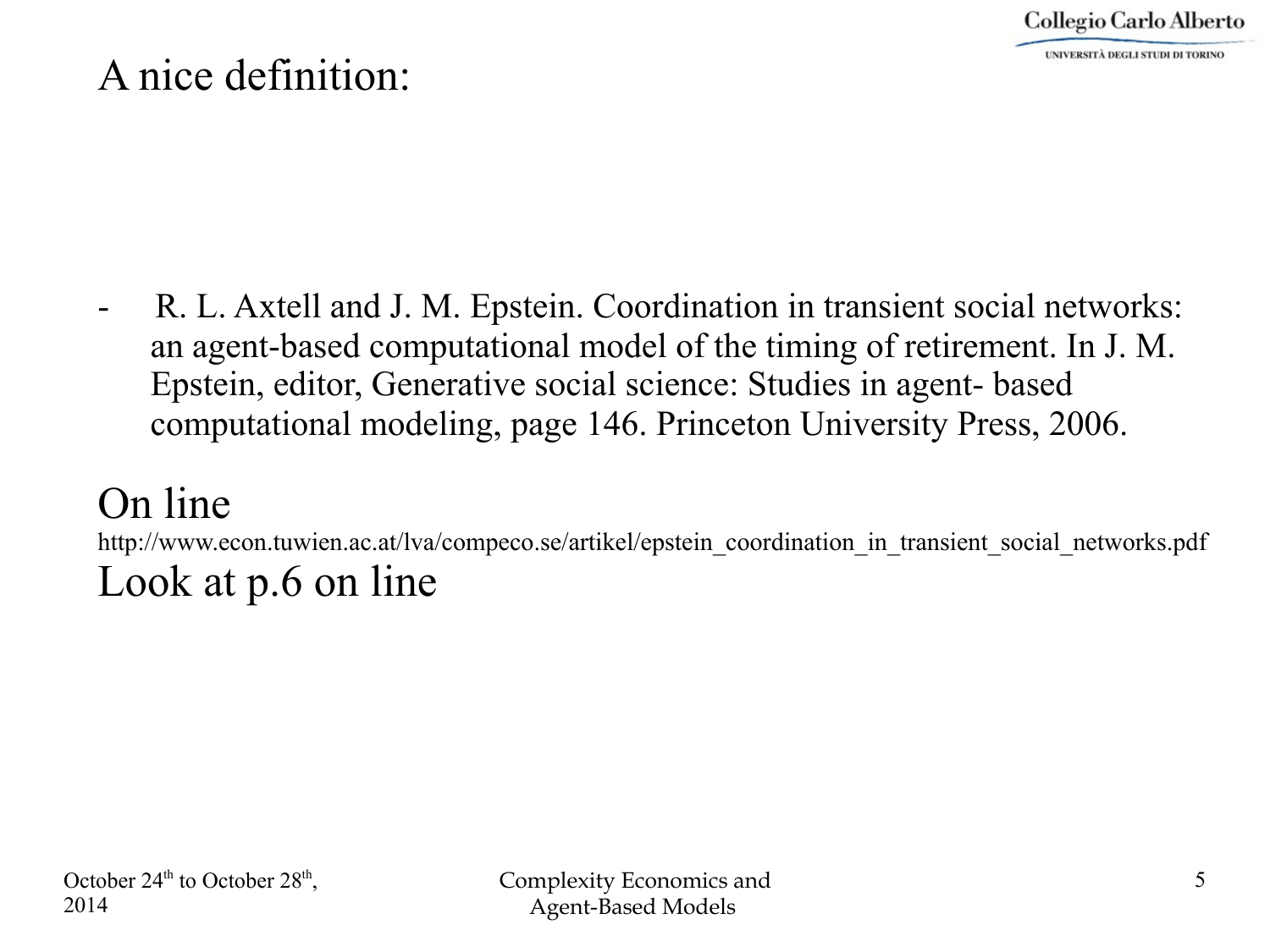#### A nice definition:

Compactly, in agent-based computational models a population of data structures representing individual agents is instantiated and permitted to interact.

One then looks for systematic regularities, often at the macro-level, to emerge, that is, arise from the local interactions of the agents.

The short-hand for this is that macroscopic regularities "grow" from the bottom-up. No equations governing the overall social structure are stipulated in multi-agent computational modeling, thus avoiding any aggregation or misspecification bias.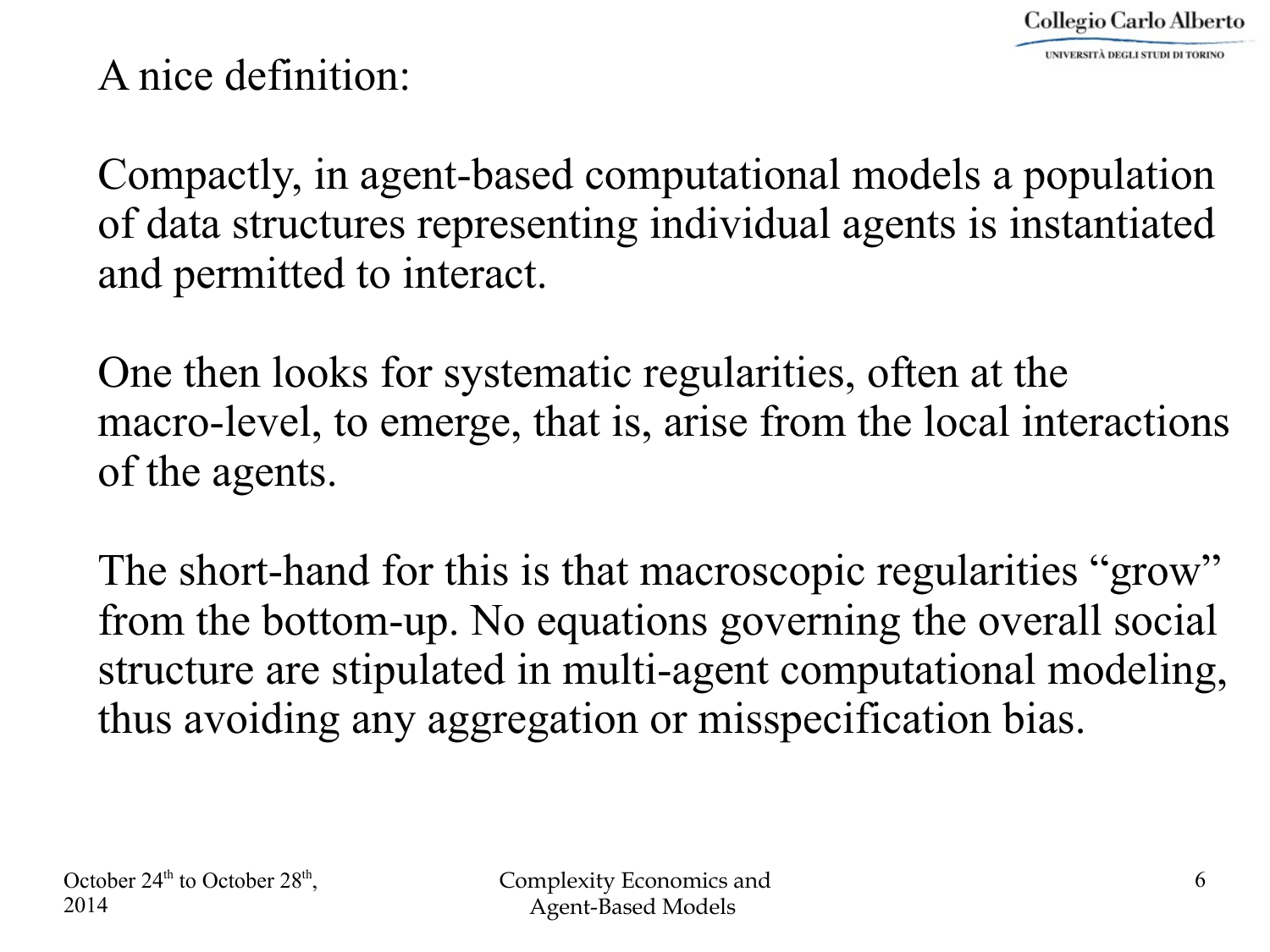#### A nice definition (cont.):

Typically, the only equations present are those used by individual agents for decision-making.

Different agents may have different decision rules and different information; usually, no agents have global information, and the behavioral rules involve bounded computational capacities—the agents are "simple".

This relatively new methodology facilitates modeling agent heterogeneity, boundedly rational behavior, non-equilibrium dynamics, and spatial processes.

A particularly natural way to implement agent-based models is through so-called object-oriented programming.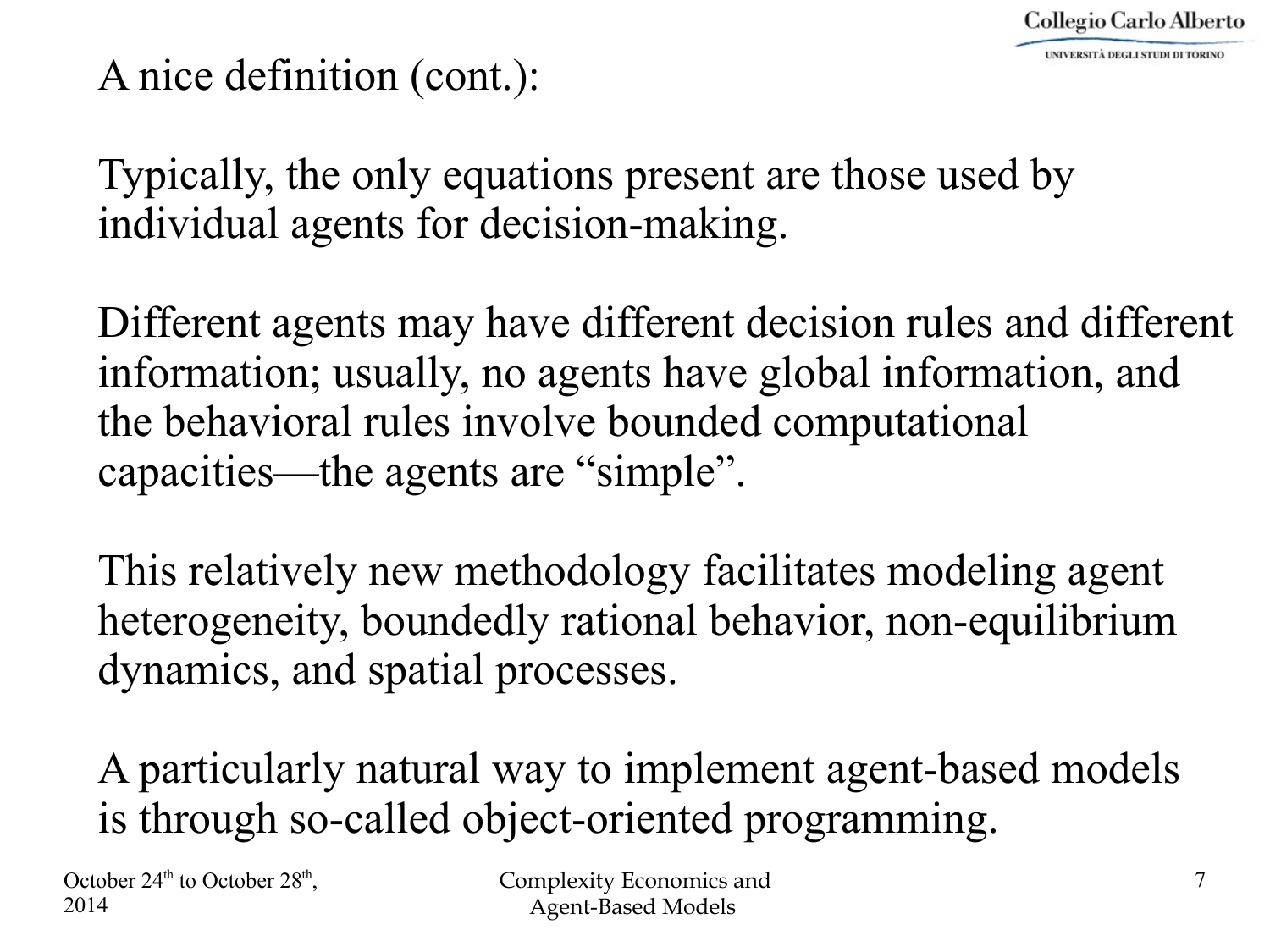UNIVERSITÀ DEGLI STUDI DI TORINO

#### The basis

 $\mathcal{L}_\text{max}$  and  $\mathcal{L}_\text{max}$  and  $\mathcal{L}_\text{max}$  and  $\mathcal{L}_\text{max}$  and  $\mathcal{L}_\text{max}$  and  $\mathcal{L}_\text{max}$ 

 $\mathcal{L}_\text{max}$  and  $\mathcal{L}_\text{max}$  and  $\mathcal{L}_\text{max}$  and  $\mathcal{L}_\text{max}$  and  $\mathcal{L}_\text{max}$  and  $\mathcal{L}_\text{max}$ 

October  $24<sup>th</sup>$  to October  $28<sup>th</sup>$ , 2014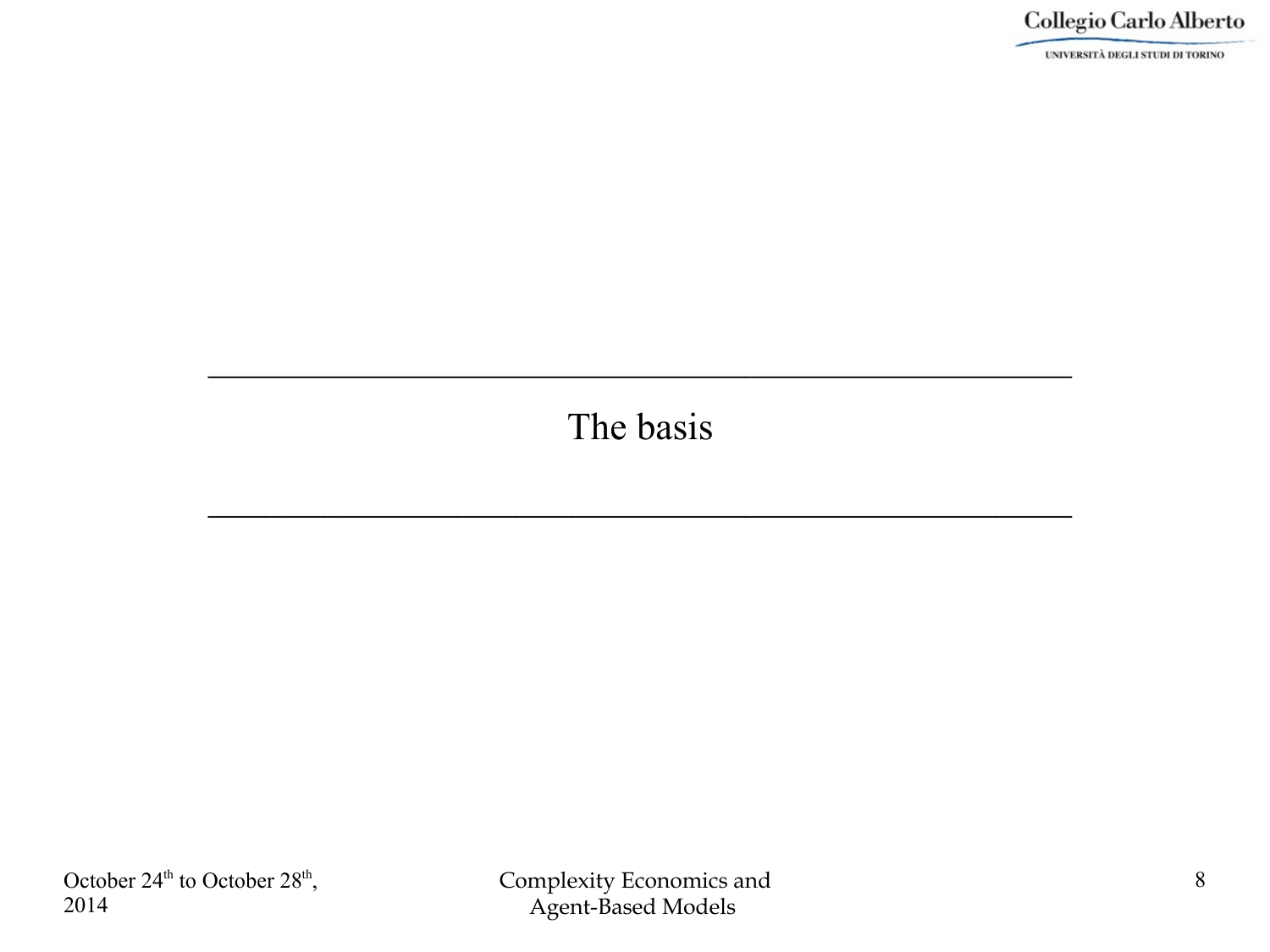Collegio Carlo Alberto

● **Artifacts** of social systems

- Leibniz (*xi. De scientia universali seu calculo philosophico*): … *quando orientur controversiae, non magis disputatione opus erit inter duos philosophos, quam inter duos computistas. Sufficiet enim calamos in manus sumere sedereque ad abbacos et sibi mutuo (...) dicere, calculemus*
- *Calculemus* or ... *Simulemus*

• ... plus complexity, bounded rationality, chaos ...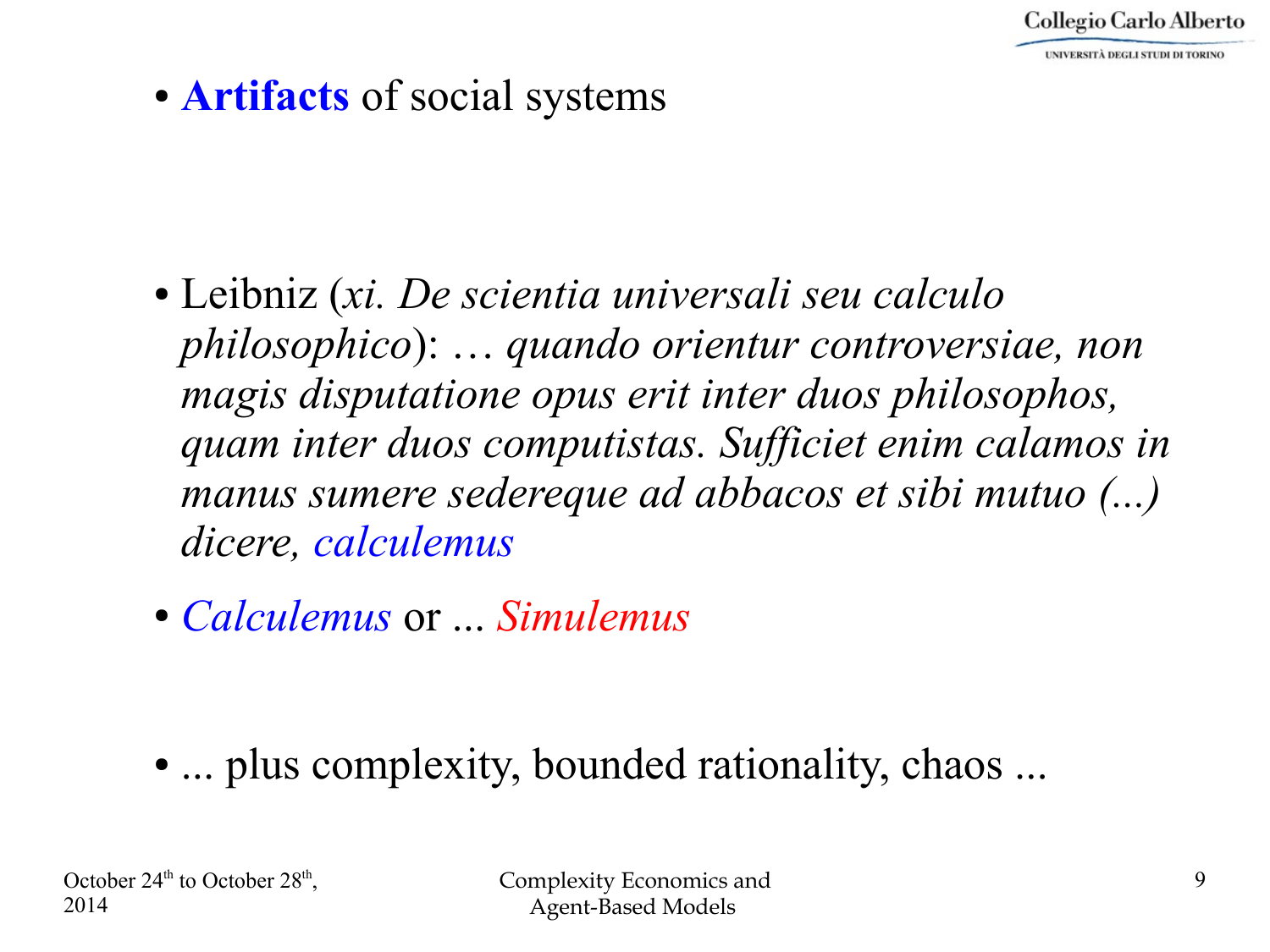*Anderson's 1972 paper "More is different" as a manifesto. In «Science», 177, 4047, pp. 393–396.*

(p.393) The reductionist hypothesis may still be a topic for controversy among philosophers, but among the great majority of active scientists I think it is accepted without questions. The workings of our minds and bodies, and of all the animate or inanimate matter of which we have any detailed knowledge, are assumed to be controlled by the same set of fundamental laws, which except under certain extreme conditions we feel we know pretty well.

(…) The main fallacy in this kind of thinking is that the reductionist hypothesis does not by any means imply a "constructionist" one: The ability to reduce everything to simple fundamental laws does not imply the ability to start from those laws and reconstruct the universe.

October  $24<sup>th</sup>$  to October  $28<sup>th</sup>$ , 2014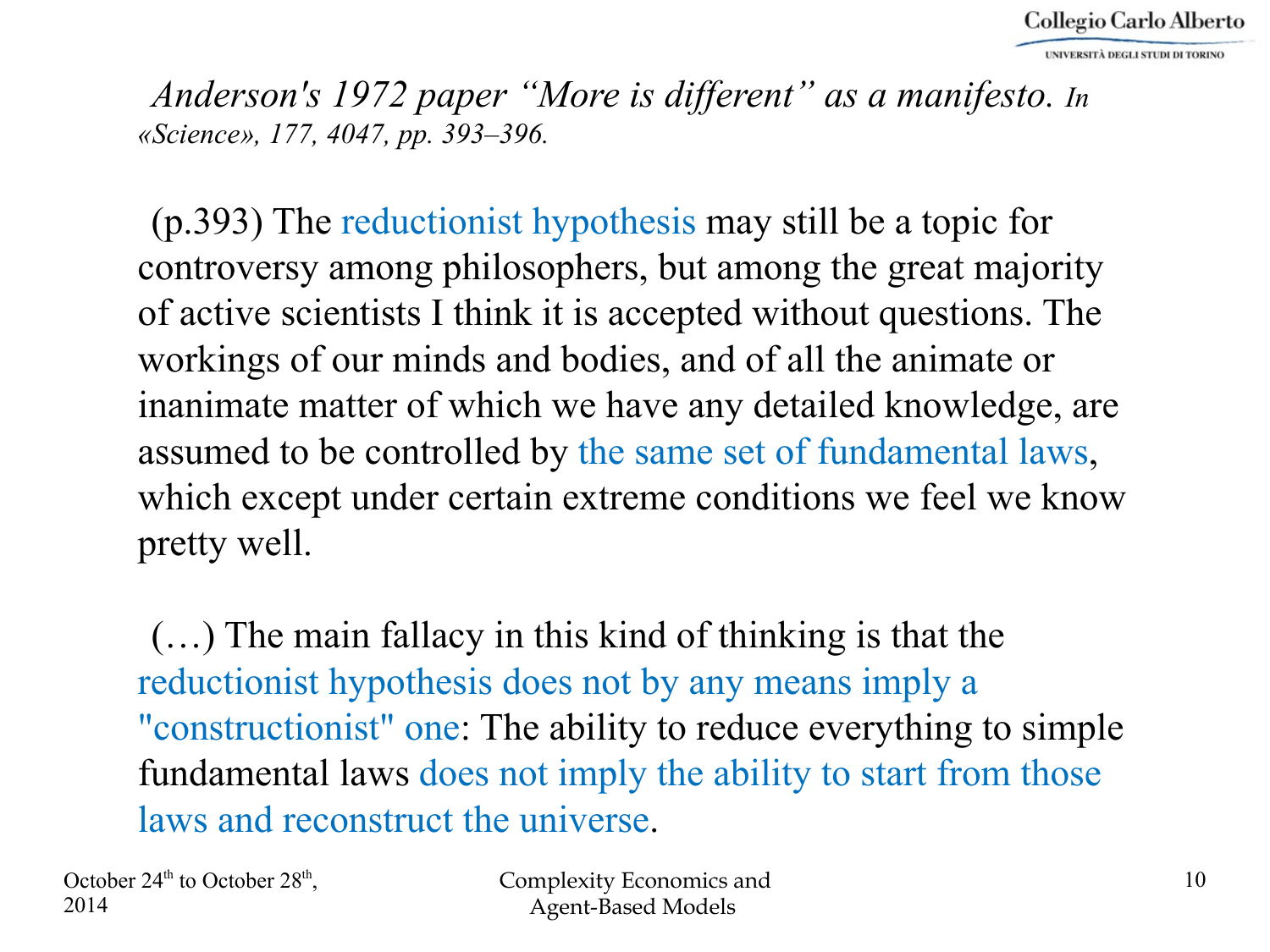#### *Anderson's 1972 paper "More is different" as a manifesto.*

The constructionist hypothesis breaks down when confronted with the twin difficulties of scale and complexity. The behavior of large and complex aggregates of elementary particles, it turns out, is not to be understood in terms of a simple extrapolation of the properties of a few particles. Instead, at each level of complexity entirely new properties appear, and the understanding of the new behaviors requires research which I think is as fundamental in its nature as any other.

(p.396) In closing, I offer two examples from economics of what I hope to have said. Marx said that quantitative differences become qualitative ones, but a dialogue in Paris in the 1920's sums it up even more clearly:

FITZGERALD: The rich are different from us. HEMINGWAY: Yes, they have more money.

October  $24<sup>th</sup>$  to October  $28<sup>th</sup>$ , 2014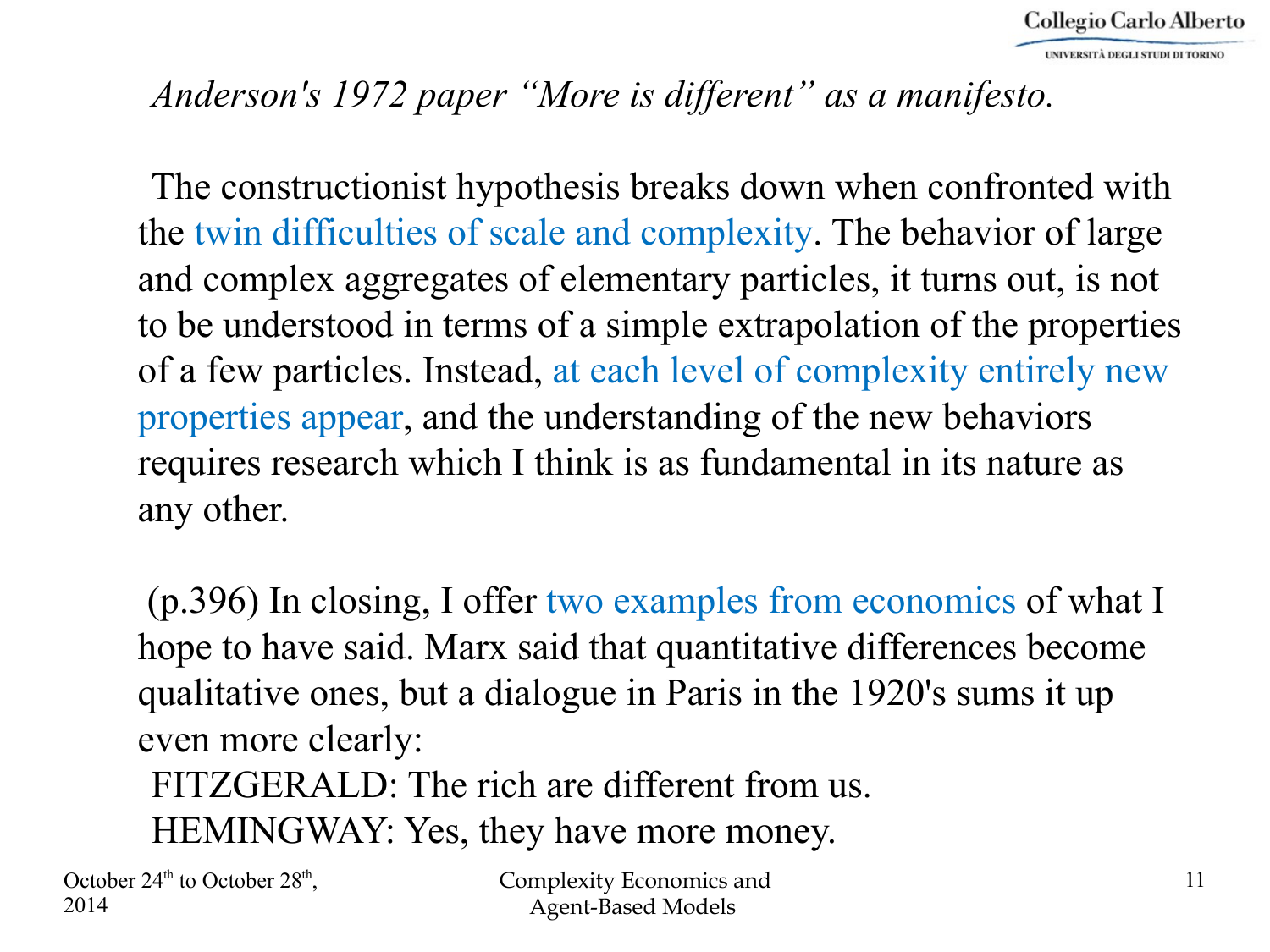*Rosenblueth and Wiener's 1945 paper, "The Role of Models in Science", as a "manual" from the founders of cybernetics, in «Philosophy of Science», 12, 4, 316-321.*

(p. 317) A distinction has already been made between material and formal or intellectual models. A material model is the representation of a complex system by a system which is assumed simpler and which is also assumed to have some properties similar to those selected for study in the original complex system. A formal model is a symbolic assertion in logical terms of an idealized relatively simple situation sharing the structural properties of the original factual system.

Material models are useful in the following cases.

a) They may assist the scientist in replacing a phenomenon in an unfamiliar field by one in a field in which he is more at home. b) (…) A material model may enable the carrying out of experiments under more favorable conditions than would be available in the original system.

```
October 24<sup>th</sup> to October 28<sup>th</sup>,
2014
```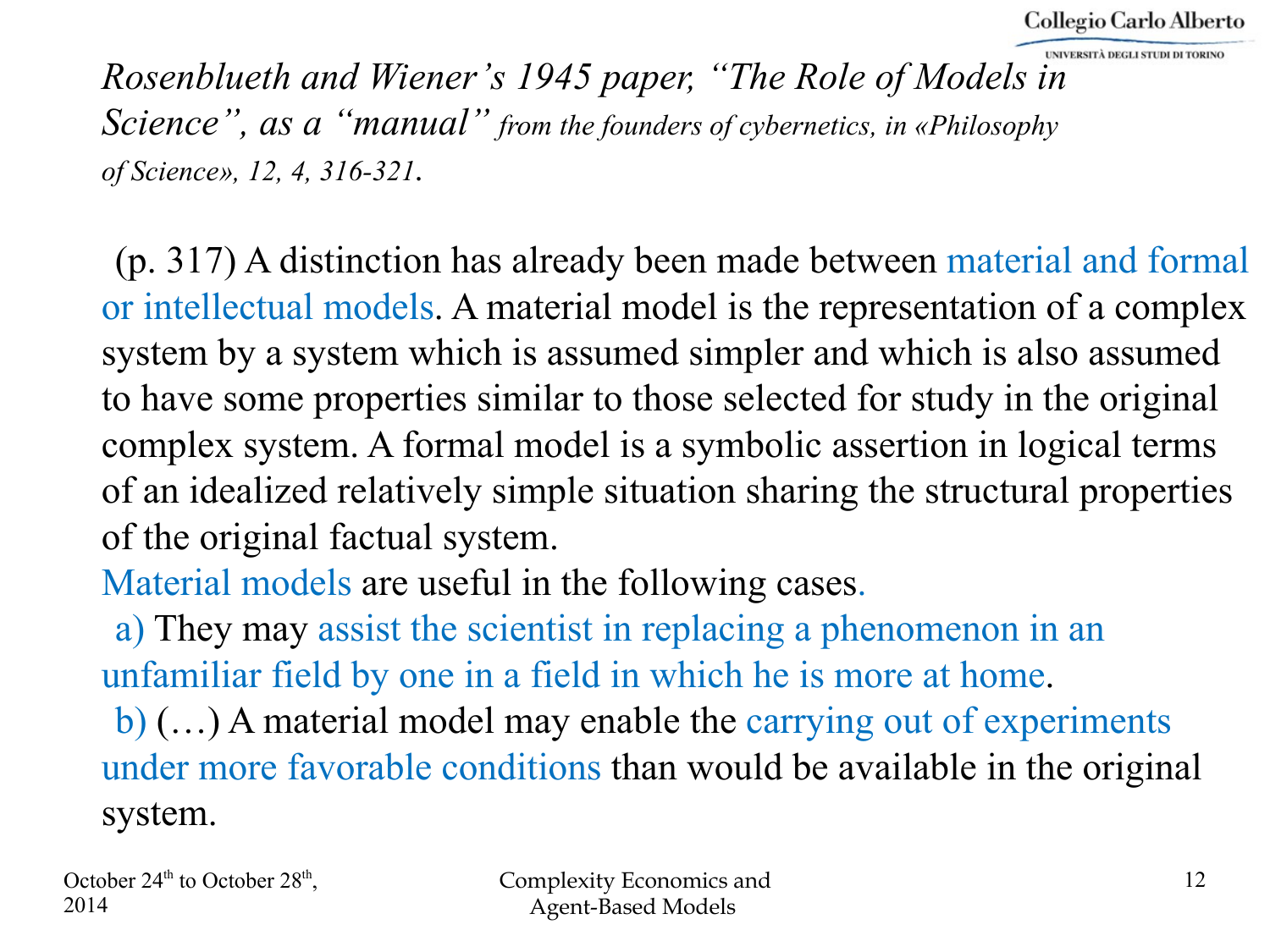*Rosenblueth and Wiener's 1945 paper, "The Role of Models in Science", as a "manual" from the founders of cybernetics*

(p. 319) It is obvious, therefore, that the difference between open-box and closed-box problems, although significant, is one of degree rather than of kind. All scientific problems begin as closed-box problems, i.e., only a few of the significant variables are recognized. Scientific progress consists in a progressive opening of those boxes. The successive addition of terminals or variables, leads to gradually more elaborate theoretical models: hence to a hierarchy in these models, from relatively simple, highly abstract ones, to more complex, more concrete theoretical structures.

*A comment: this is the main role of simulation models in the complexity perspective, building material models as artifacts running into a computer, having always in mind to go toward "more elaborated theoretical models".*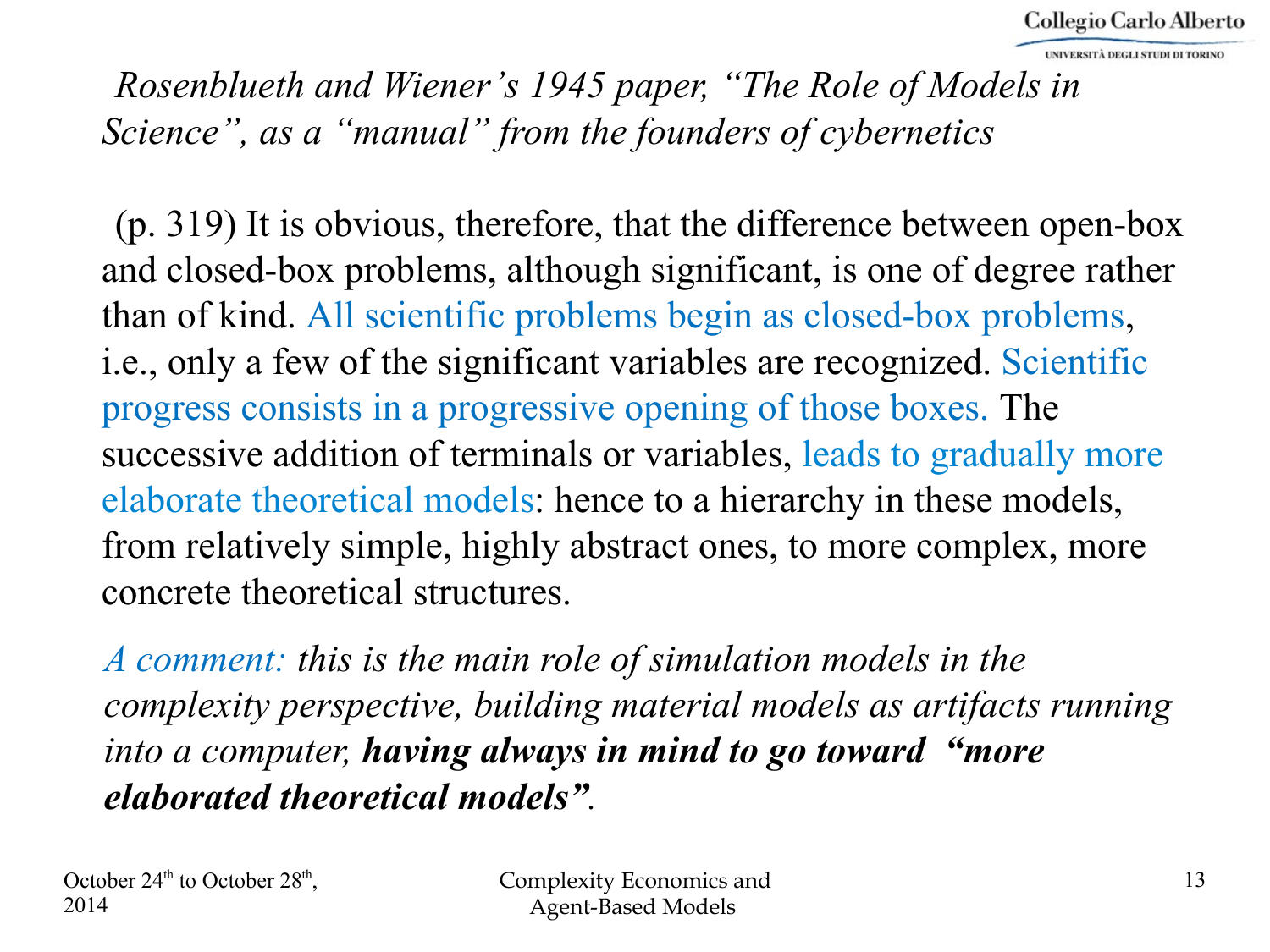UNIVERSITÀ DEGLI STUDI DI TORINO

#### Moving to models

 $\mathcal{L}_\text{max}$  and  $\mathcal{L}_\text{max}$  and  $\mathcal{L}_\text{max}$  and  $\mathcal{L}_\text{max}$  and  $\mathcal{L}_\text{max}$ 

 $\mathcal{L}_\text{max}$  and  $\mathcal{L}_\text{max}$  and  $\mathcal{L}_\text{max}$  and  $\mathcal{L}_\text{max}$  and  $\mathcal{L}_\text{max}$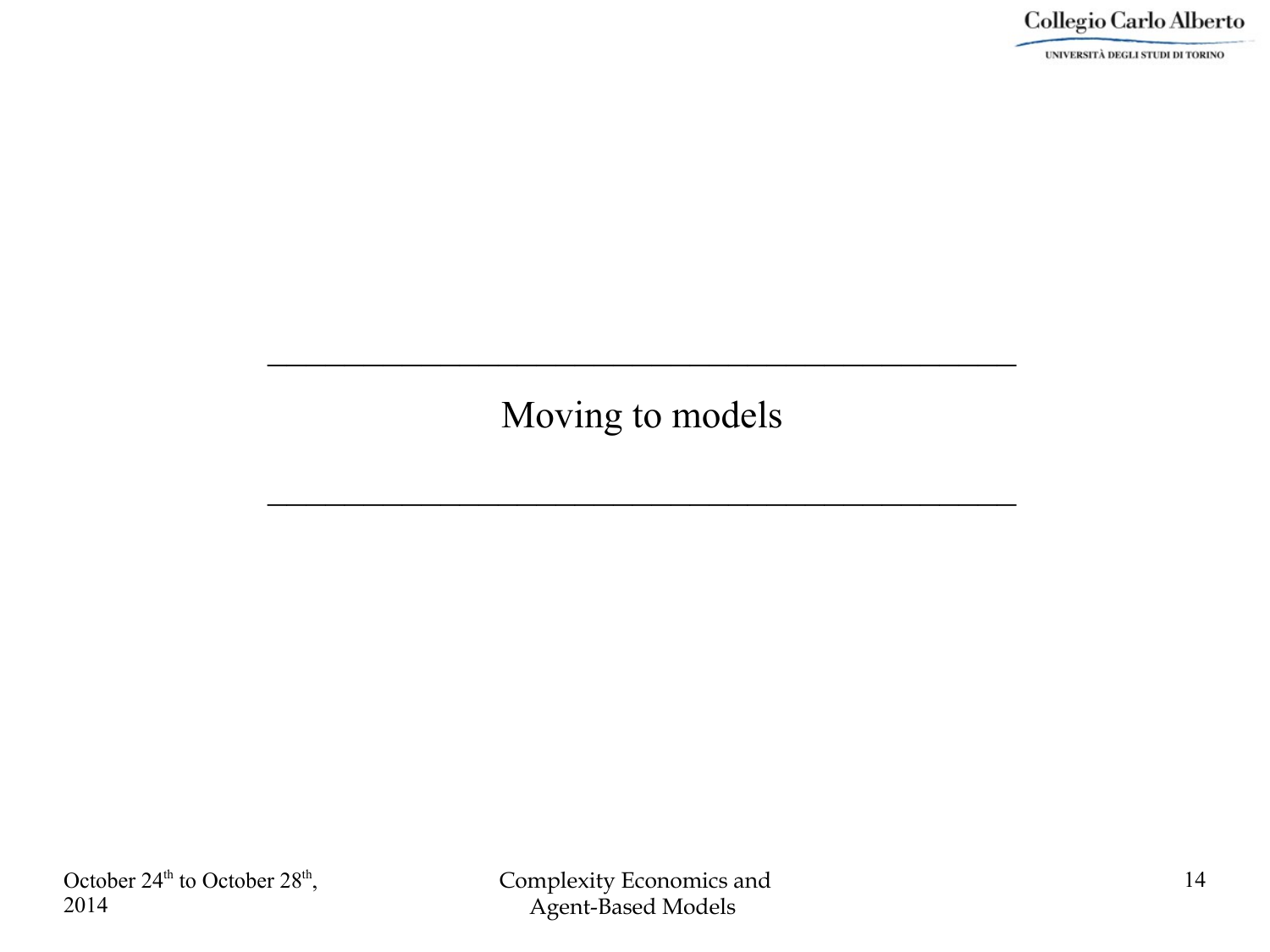### Building models by …

(i) words (describing, reasoning, via narratives, …)

(ii) equations

 Equilibrium Models Game Theory System Dynamics

#### (iii) simulation tools Serious Gaming Agent-Based Simulation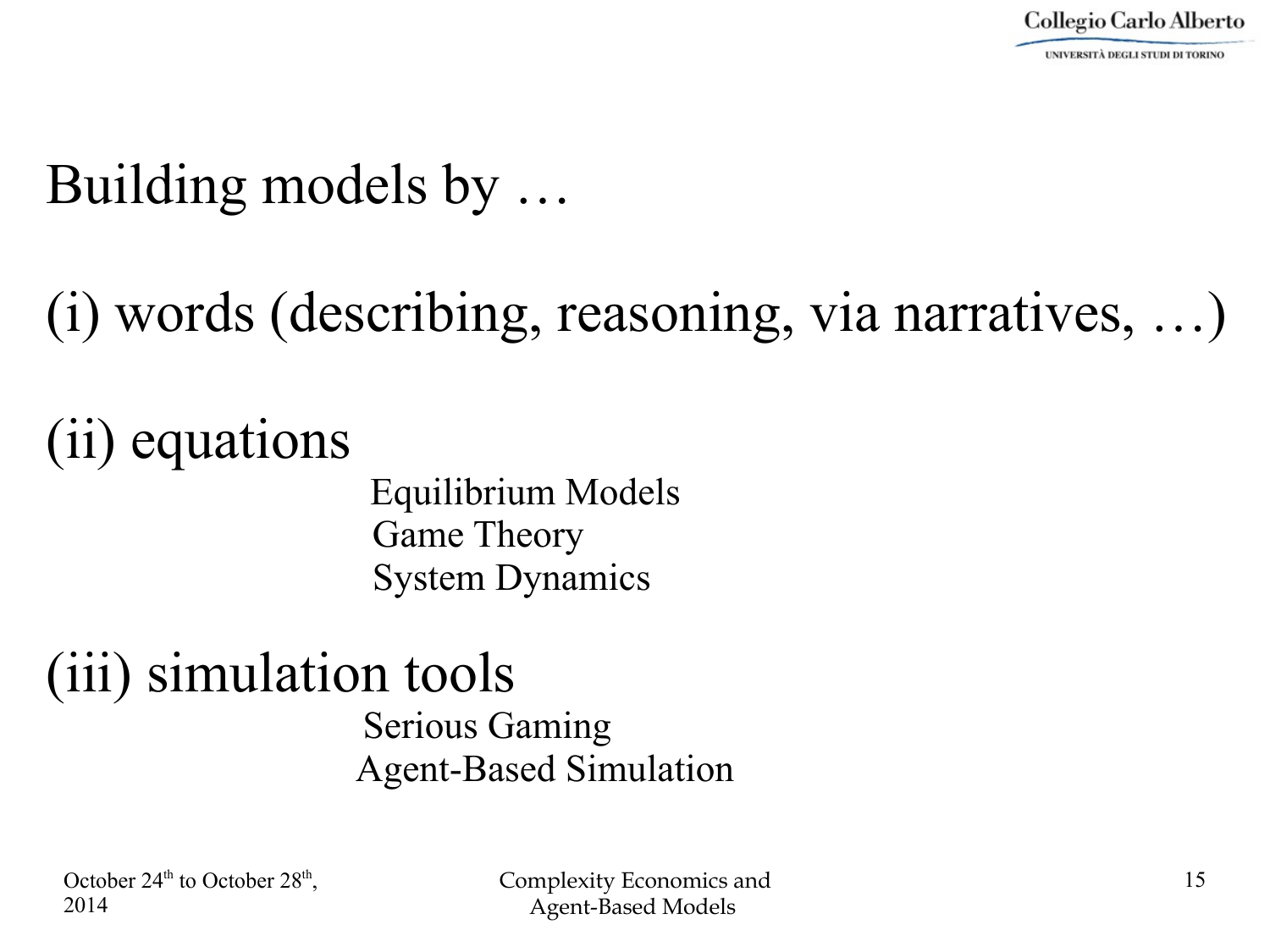### Reality is intrinsically agent-based, not equation-based.

At first glance, this is a strong criticism. Why reproduce social structures in an agent-based way, following (iii), when science applies (ii) to describe, explain, and forecast reality, which is, per se, too complicated to be understood?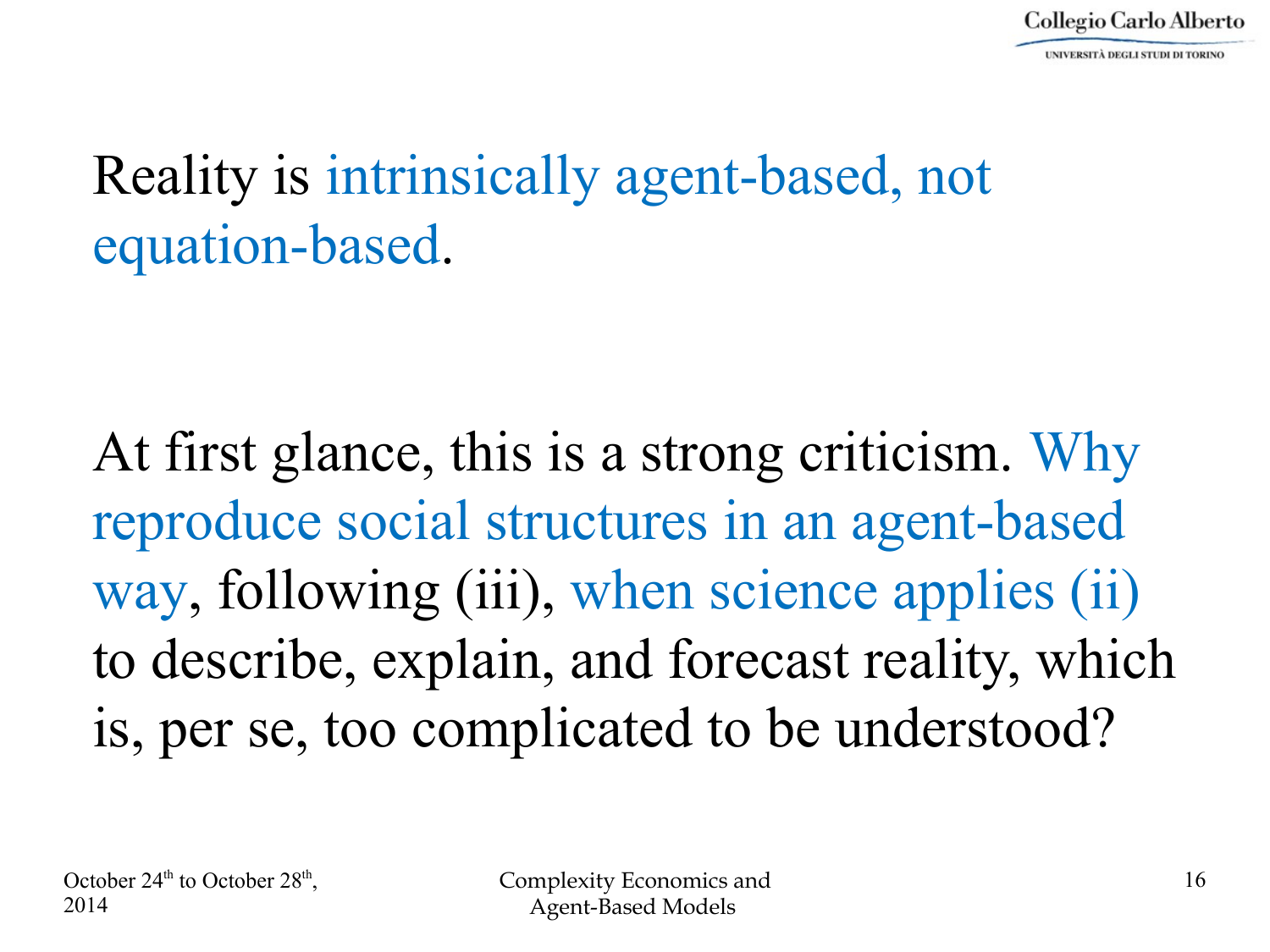The first reply is that with agent-based models and simulation, we can produce artifacts (the 'material model') of actual systems and "play" with them, i.e., showing consequences both of **perfectly known ex-ante hypotheses** and agent behavioral design and interaction; then we can apply statistics and econometrics to the outcomes of the simulation and compare the results with those obtained by applying the same tests to actual data.

In this view, simulation models act as a sort of magnifying glass that may be used to better understand reality.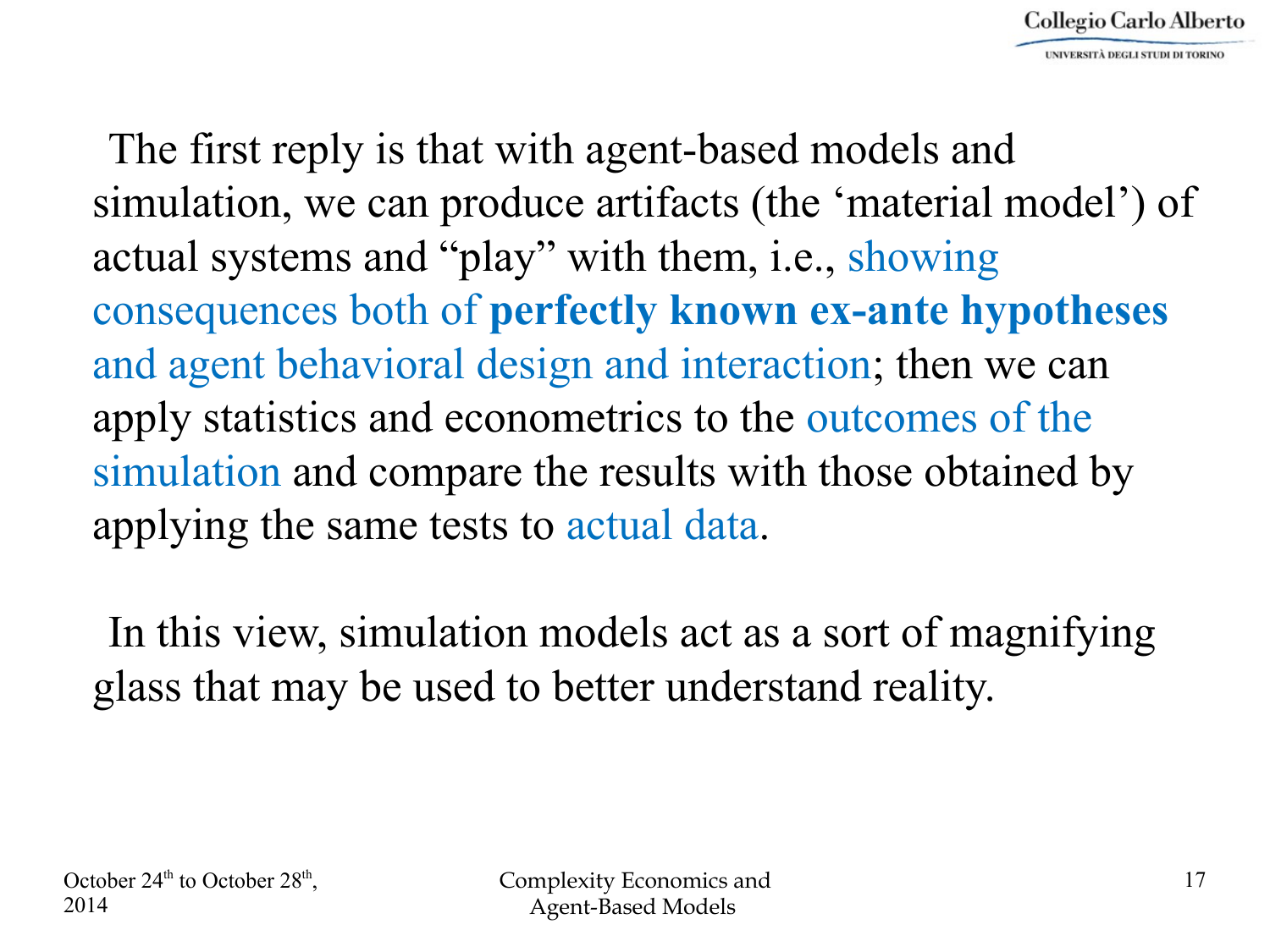UNIVERSITÀ DEGLI STUDI DI TORINO

Moving to computation:

 $\mathcal{L}_\text{max}$  and  $\mathcal{L}_\text{max}$  and  $\mathcal{L}_\text{max}$  and  $\mathcal{L}_\text{max}$  and  $\mathcal{L}_\text{max}$ 

the making of our models

 $\mathcal{L}_\text{max}$  and  $\mathcal{L}_\text{max}$  and  $\mathcal{L}_\text{max}$  and  $\mathcal{L}_\text{max}$  and  $\mathcal{L}_\text{max}$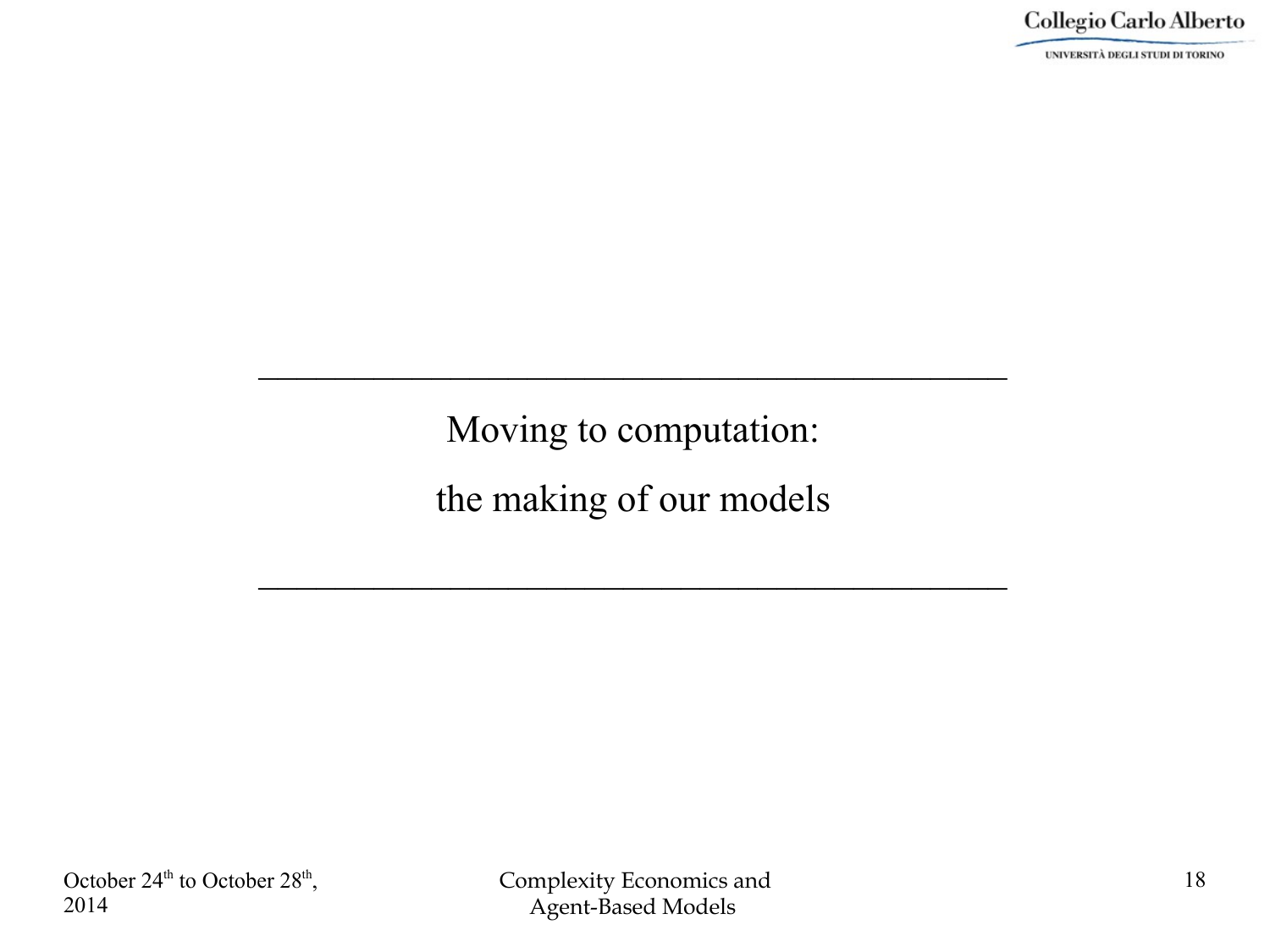Complexity, as a tool to understand reality in economics, is coming from a strong theoretical path of epistemological development.

To be widely accepted, it requires a significant step ahead of the instruments we use to make computations about this class of models, with sound protocols, simple interfaces, powerful learning tools, cheap computational facilities …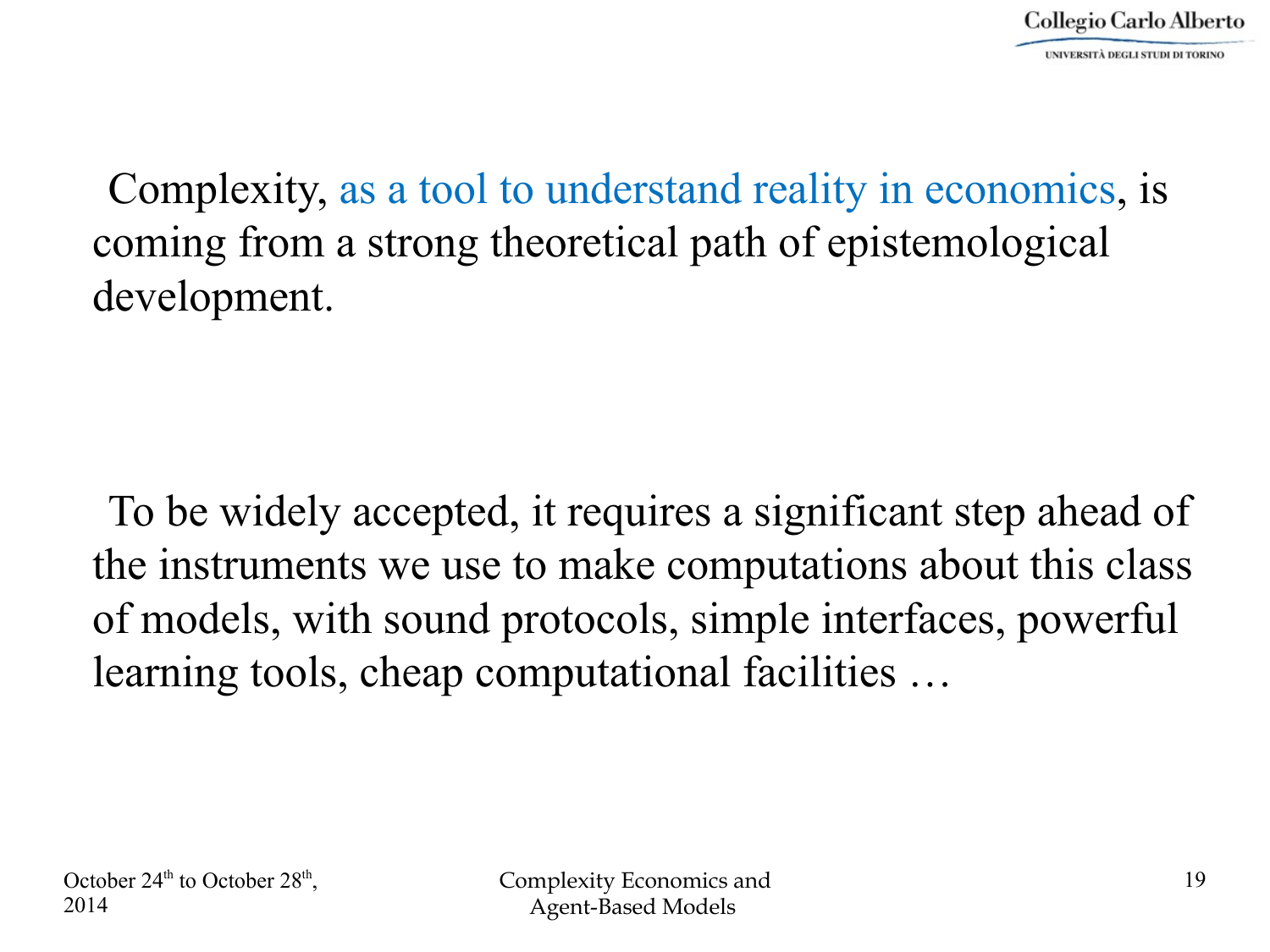UNIVERSITÀ DEGLI STUDI DI TORINO

#### Technicalities I

 $\mathcal{L}_\text{max}$  and  $\mathcal{L}_\text{max}$  and  $\mathcal{L}_\text{max}$  and  $\mathcal{L}_\text{max}$  and  $\mathcal{L}_\text{max}$ 

#### Why Python SLAPP and why NetLogo?

 $\mathcal{L}_\text{max}$  and  $\mathcal{L}_\text{max}$  and  $\mathcal{L}_\text{max}$  and  $\mathcal{L}_\text{max}$  and  $\mathcal{L}_\text{max}$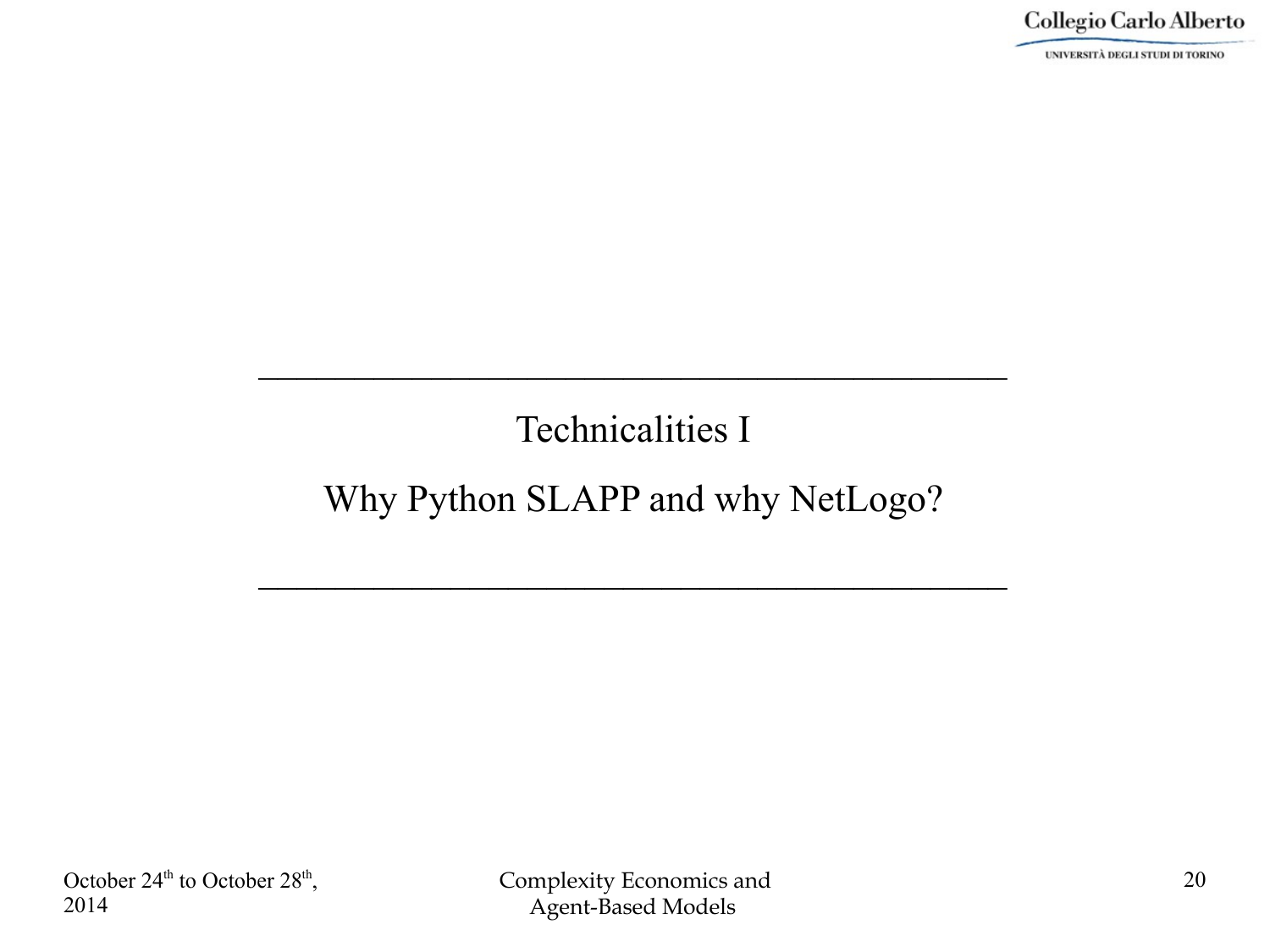SLAPP, or Swarm-Like Agent Protocol in Python, is a simplified implementation of the original Swarm protocol (www.swarm.org), choosing Python as a simultaneously simple and complete object-oriented framework.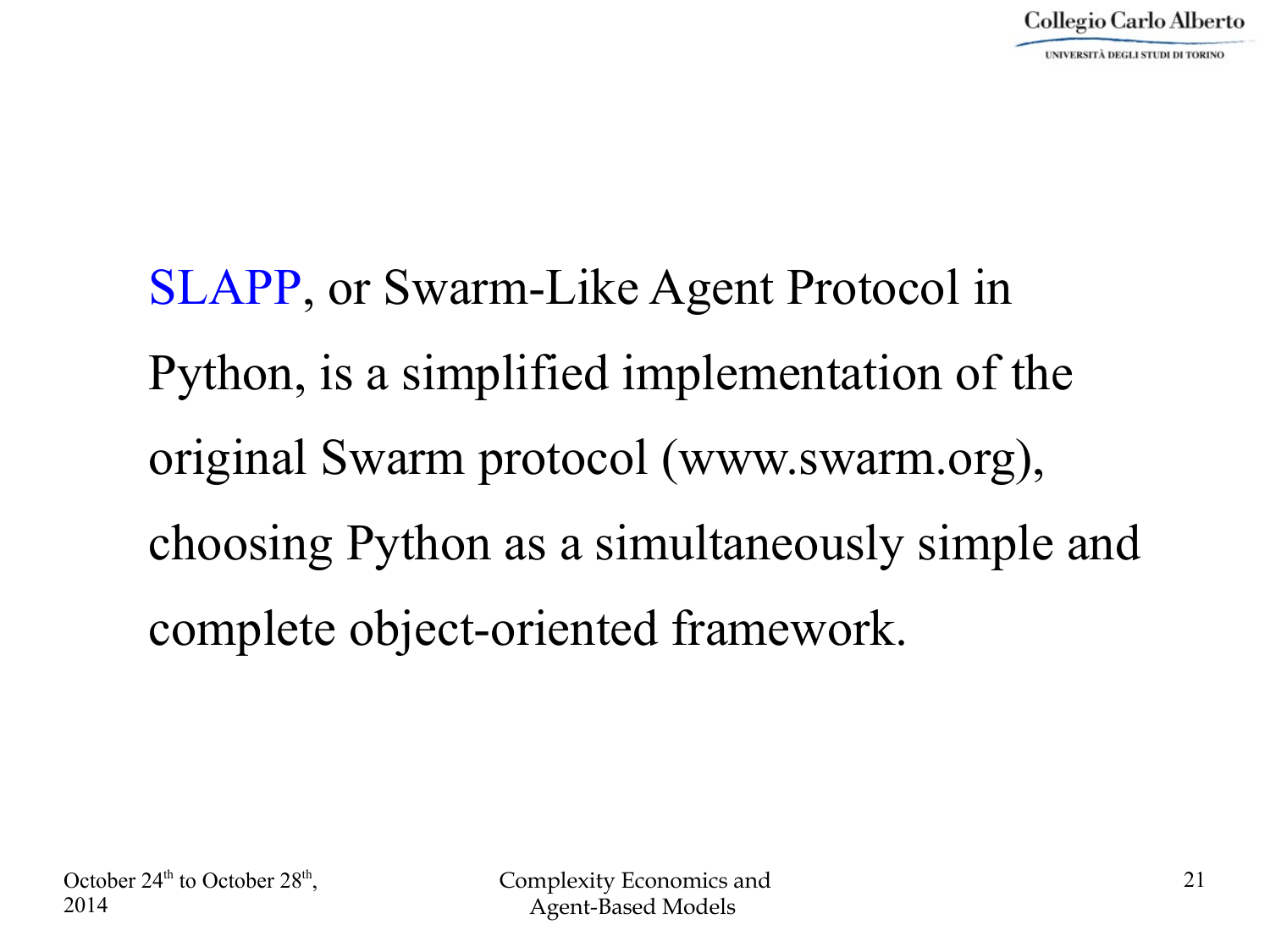### SLAPP is evolving to AESOP



AESOP (Agents and Emergencies for Simulating Organizations in Python), written upon SLAPP as a simplified way to describe and generate interaction within artificial agents:

- *bland* agents (simple, unspecific, basic, insipid, …) doing basic actions;
- *tasty* agents (specialized, with given skills, acting in a discretionary way, …), playing specify roles into the simulation scenario.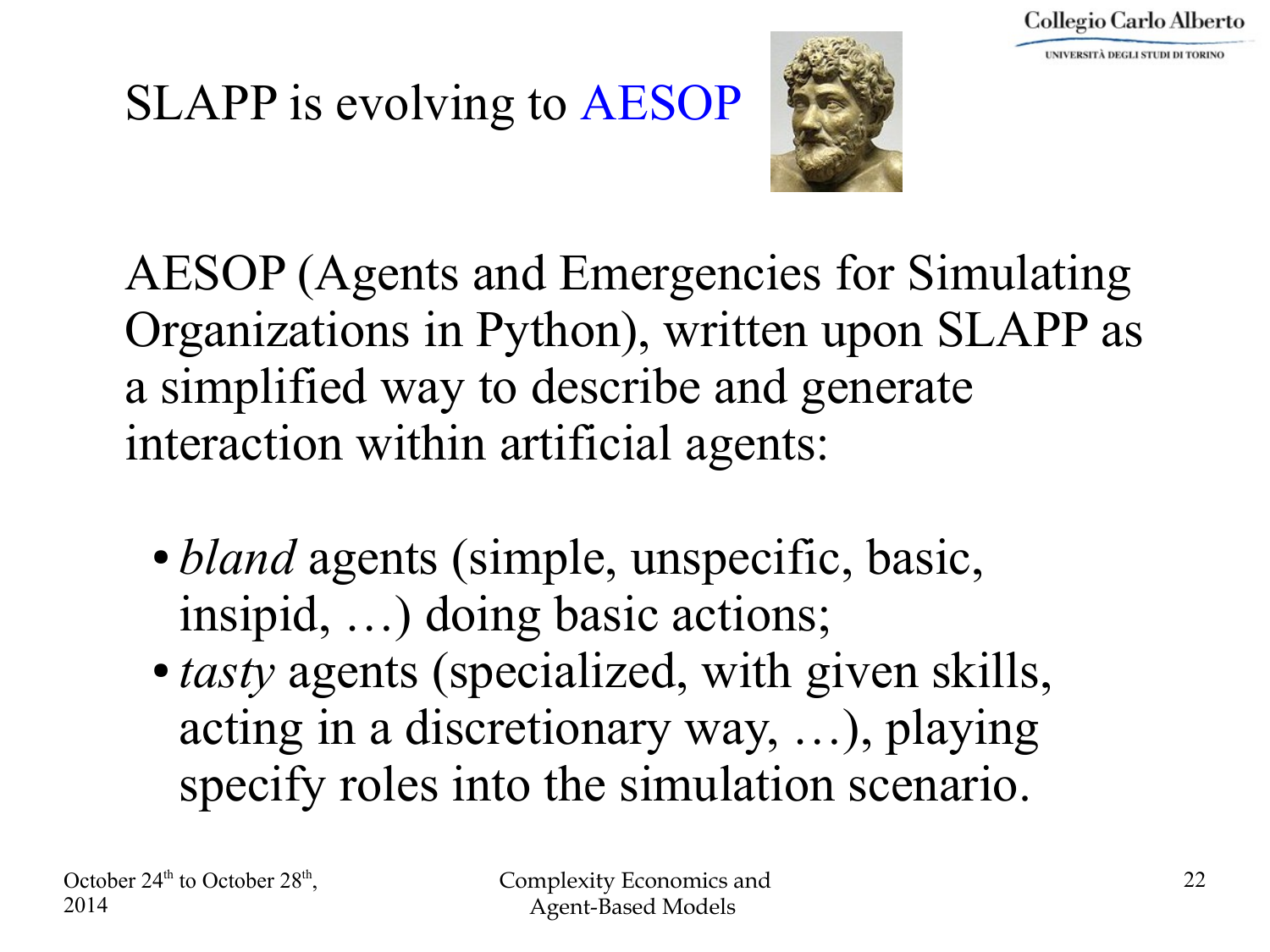UNIVERSITÀ DEGLI STUDI DI TORINO

#### Why SLAPP (Swarm-Like Agent Based Protocol in Python) as a preferred tool?

 $\mathcal{L}_\text{max}$  and  $\mathcal{L}_\text{max}$  and  $\mathcal{L}_\text{max}$  and  $\mathcal{L}_\text{max}$  and  $\mathcal{L}_\text{max}$ 

 $\mathcal{L}_\text{max}$  and  $\mathcal{L}_\text{max}$  and  $\mathcal{L}_\text{max}$  and  $\mathcal{L}_\text{max}$  and  $\mathcal{L}_\text{max}$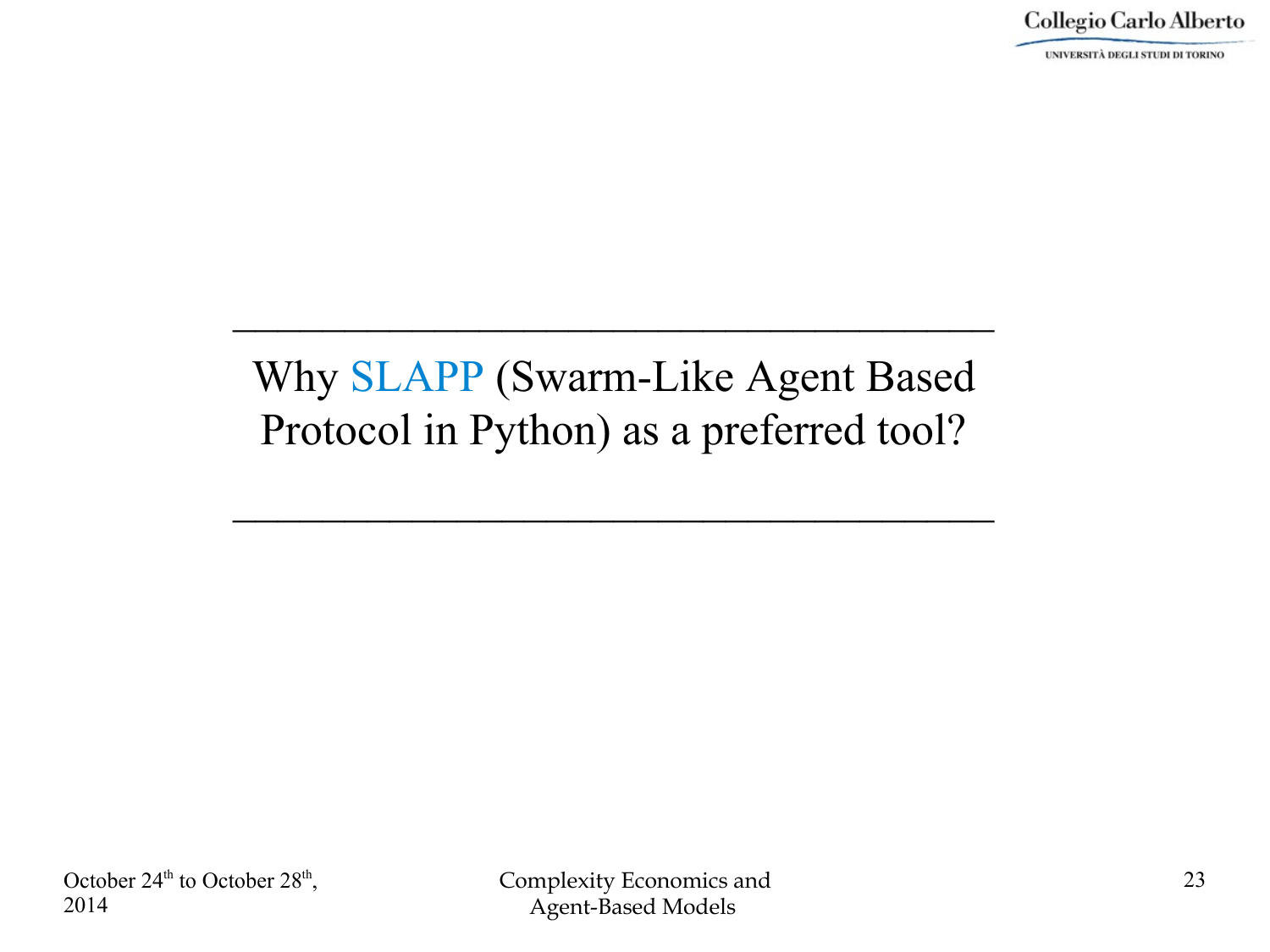- For didactical reasons, applying a such rigorous and simple object oriented language as Python
- To build models upon transparent code: Python does not have hidden parts or feature coming *from magic*, it has no obscure libraries

• **To use the openness of Python** 

• **To apply easily the SWARM protocol (www.swarm.org)**

October  $24<sup>th</sup>$  to October  $28<sup>th</sup>$ , 2014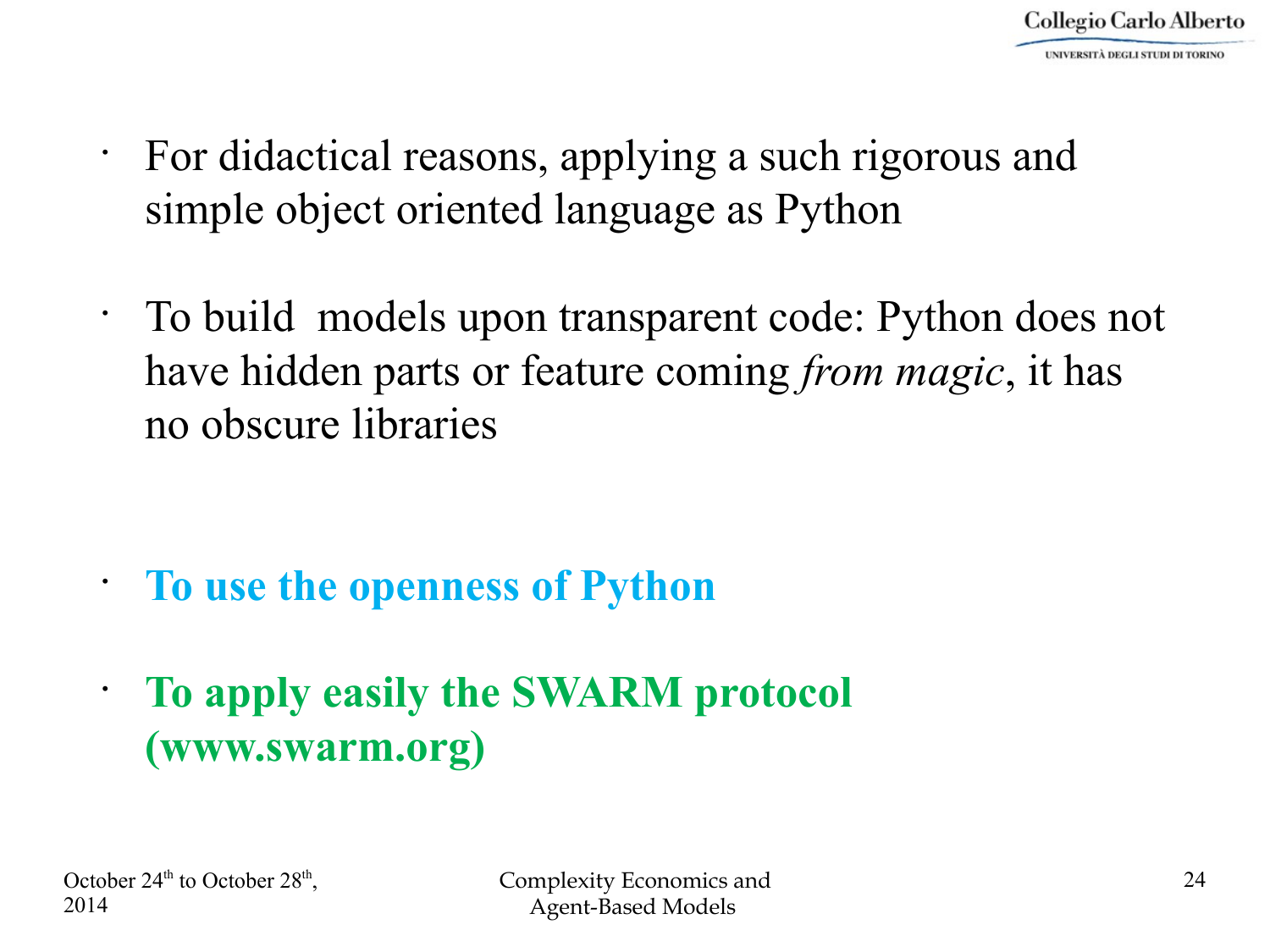

. … going from Python to R

(R is at<http://cran.r-project.org/>; PyRserve is http://packages.python.org/pyRserve/ with explanations in my Cmap (see at the end)

… going from LibreOffice/OpenOffice (Calc, Writer, …) to Python and vice versa

(via the Python-UNO bridge, incorporated in OOo)

… doing symbolic calculations in Python (via [http://code.google.com/p/sympy/\)](http://code.google.com/p/sympy/)

… doing declarative programming with PyLog, a Prolog implementation in Python [\(http://christophe.delord.free.fr/pylog/index.html\)](http://christophe.delord.free.fr/pylog/index.html)

… using Social Network Analysis from Python; examples: NetworkX [http://networkx.github.io](http://networkx.github.io/)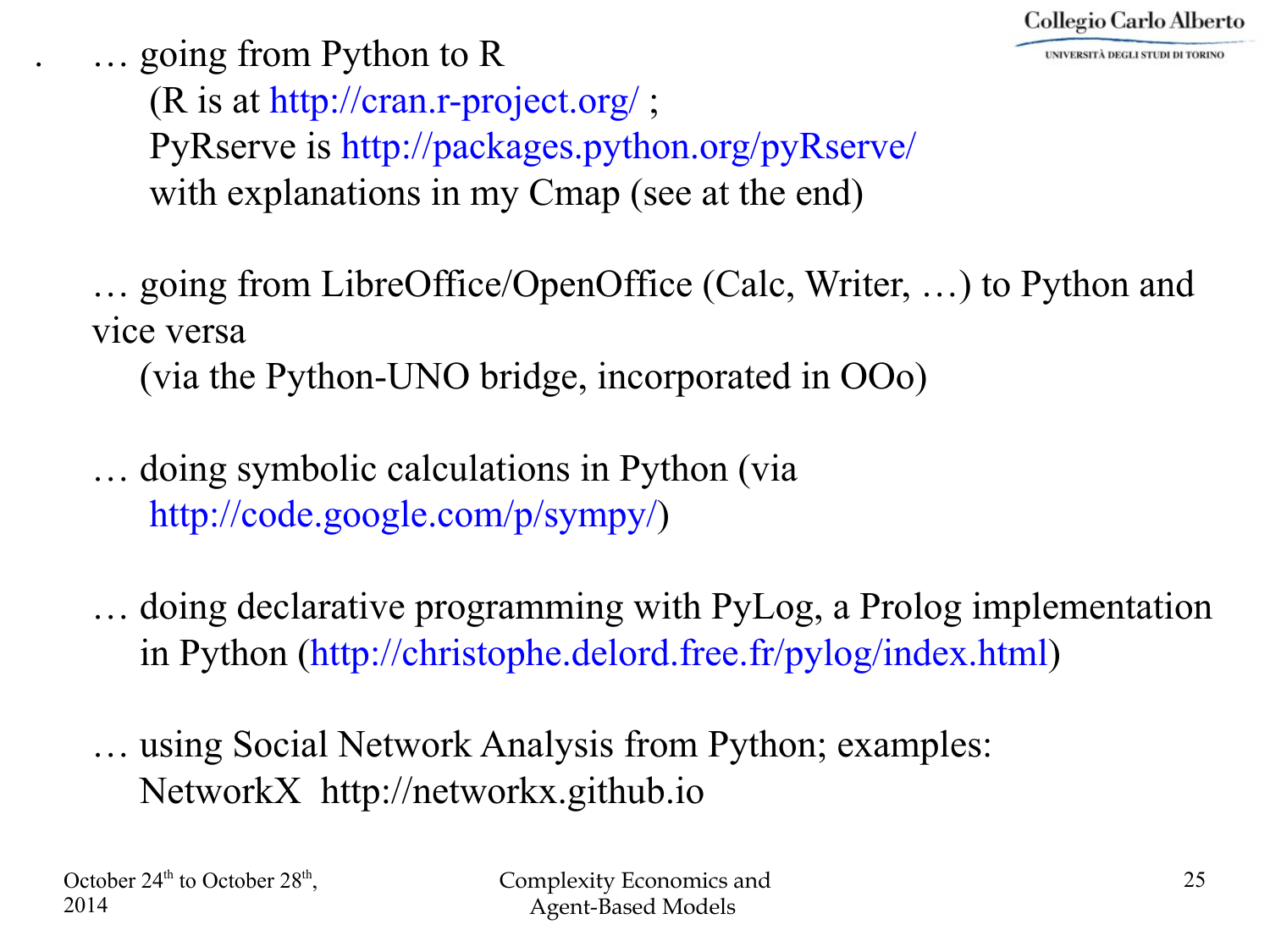#### **The SWARM protocol**

SLAPP is **a demonstration that we can easily implement the Swarm protocol** [Minar, N., R. Burkhart, C. Langton, and M. Askenazi (1996), *The Swarm simulation system: A toolkit for building multi-agent simulations*. Working Paper 96-06-042, Santa Fe Institute, Santa Fe (\*)] **in Python**  $(*)$ 

<http://www.santafe.edu/media/workingpapers/96-06-042.pdf>

Key points (quoting from that paper):

- *Swarm defines a structure for simulations, a framework within which models are built.*
- *The core commitment is to create a discrete-event simulation of multiple agents using an object-oriented representation.*
- *To these basic choices Swarm adds the concept of the "swarm," a collection of agents with a schedule of activity.*

October  $24<sup>th</sup>$  to October  $28<sup>th</sup>$ , 2014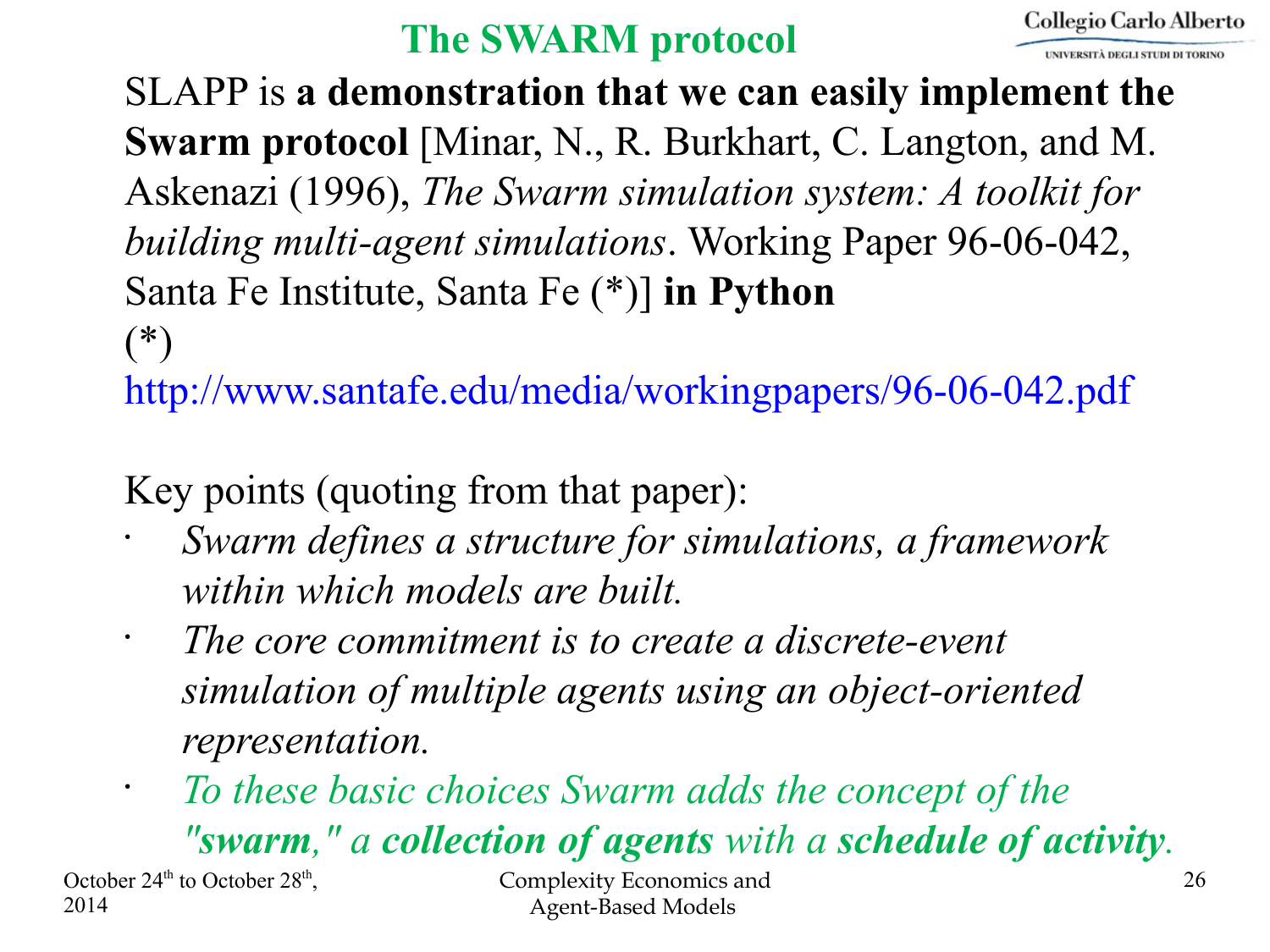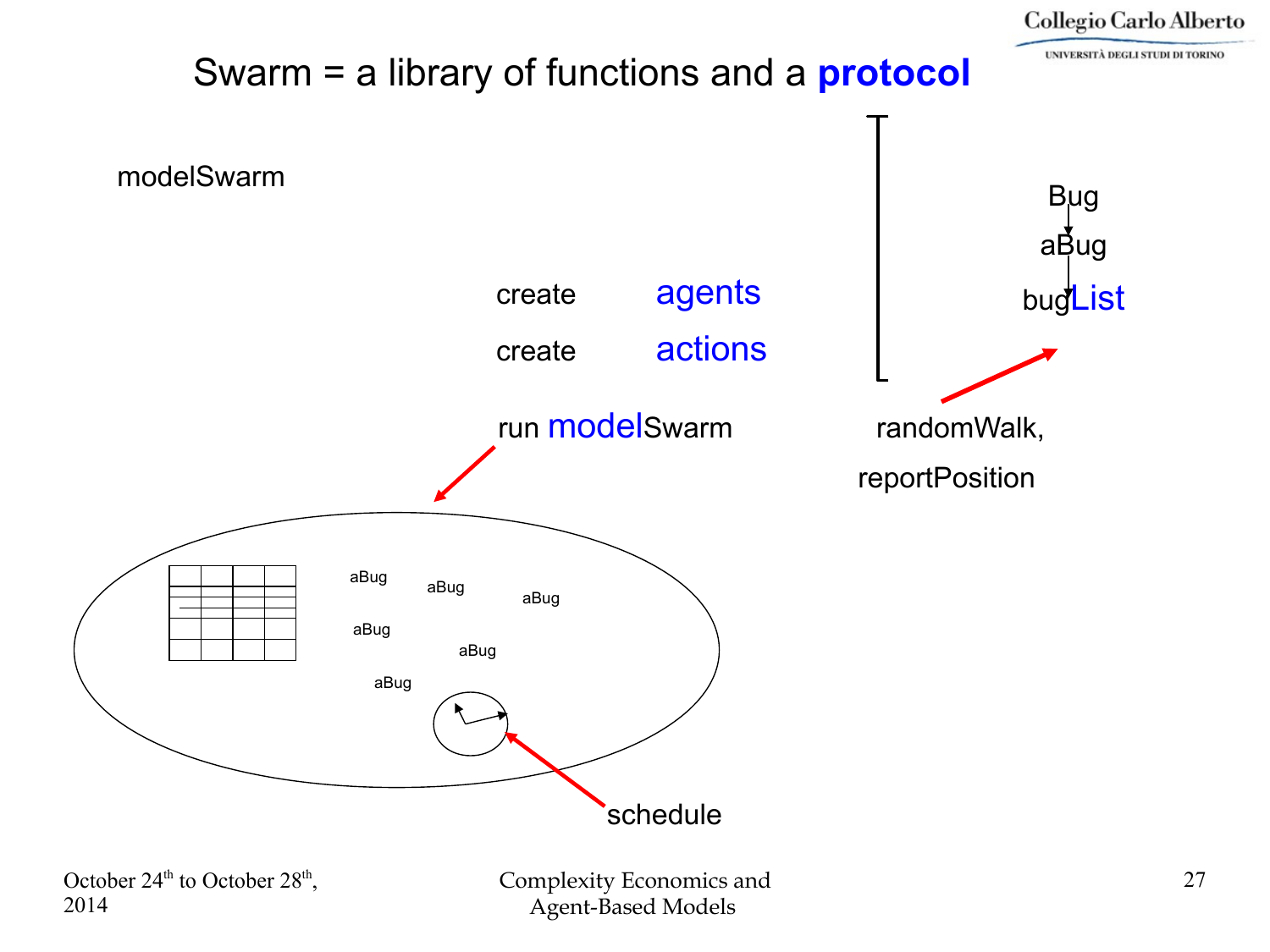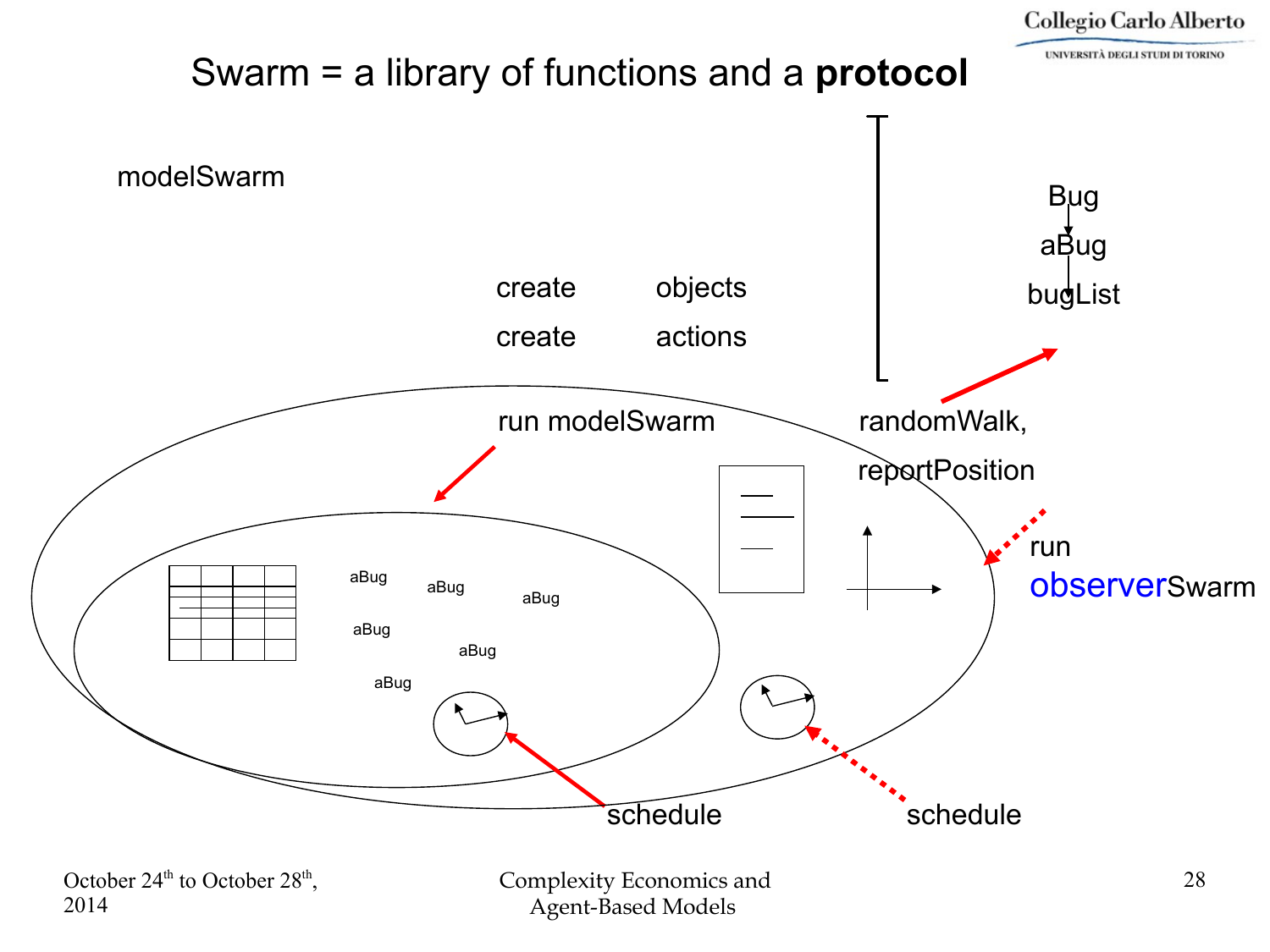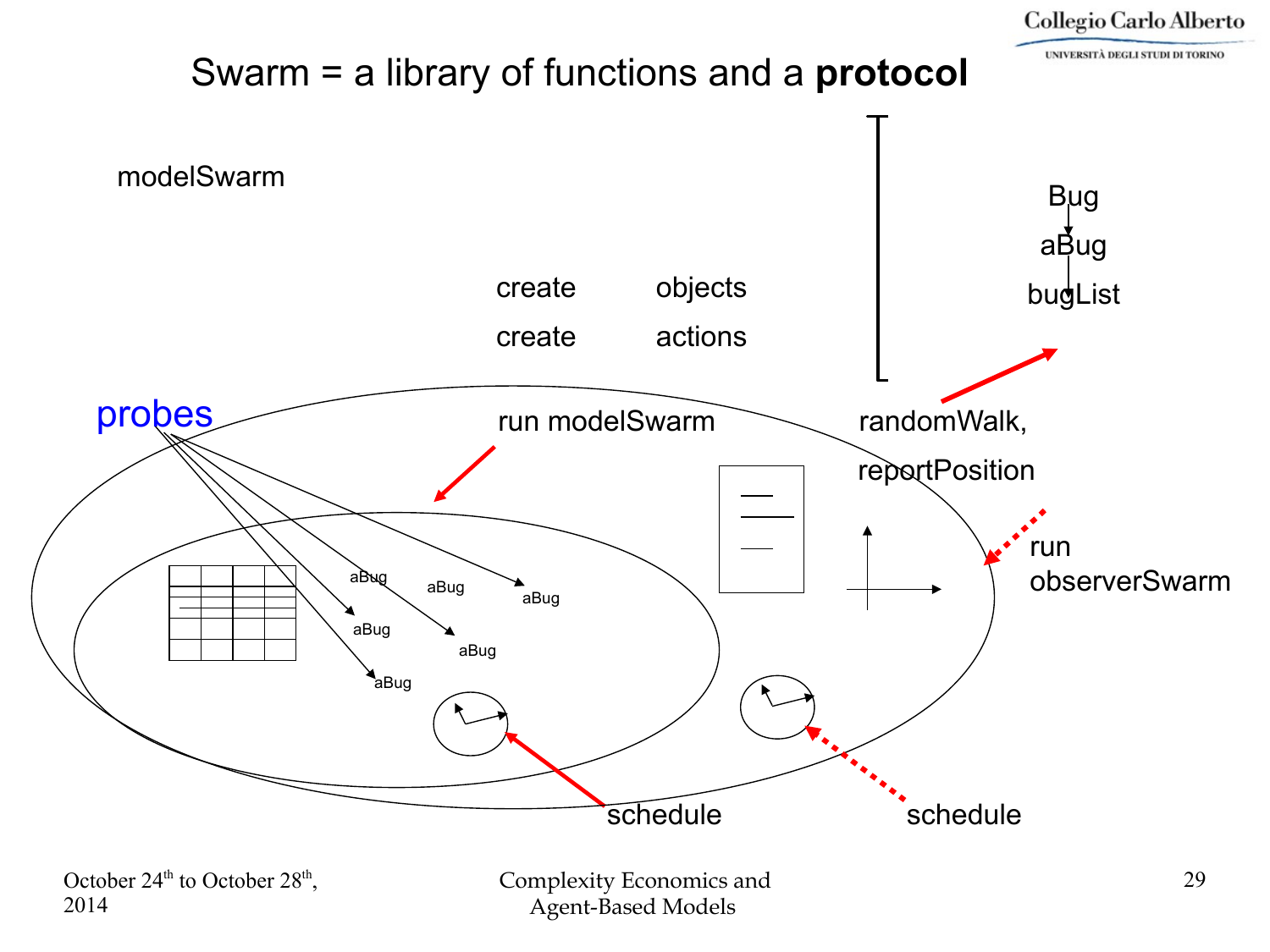UNIVERSITÀ DEGLI STUDI DI TORINO

#### … and why NetLogo?

 $\mathcal{L}_\text{max}$  and  $\mathcal{L}_\text{max}$  and  $\mathcal{L}_\text{max}$  are the set of  $\mathcal{L}_\text{max}$  and  $\mathcal{L}_\text{max}$ 

 $\mathcal{L}_\text{max}$  and  $\mathcal{L}_\text{max}$  and  $\mathcal{L}_\text{max}$  and  $\mathcal{L}_\text{max}$  and  $\mathcal{L}_\text{max}$  and  $\mathcal{L}_\text{max}$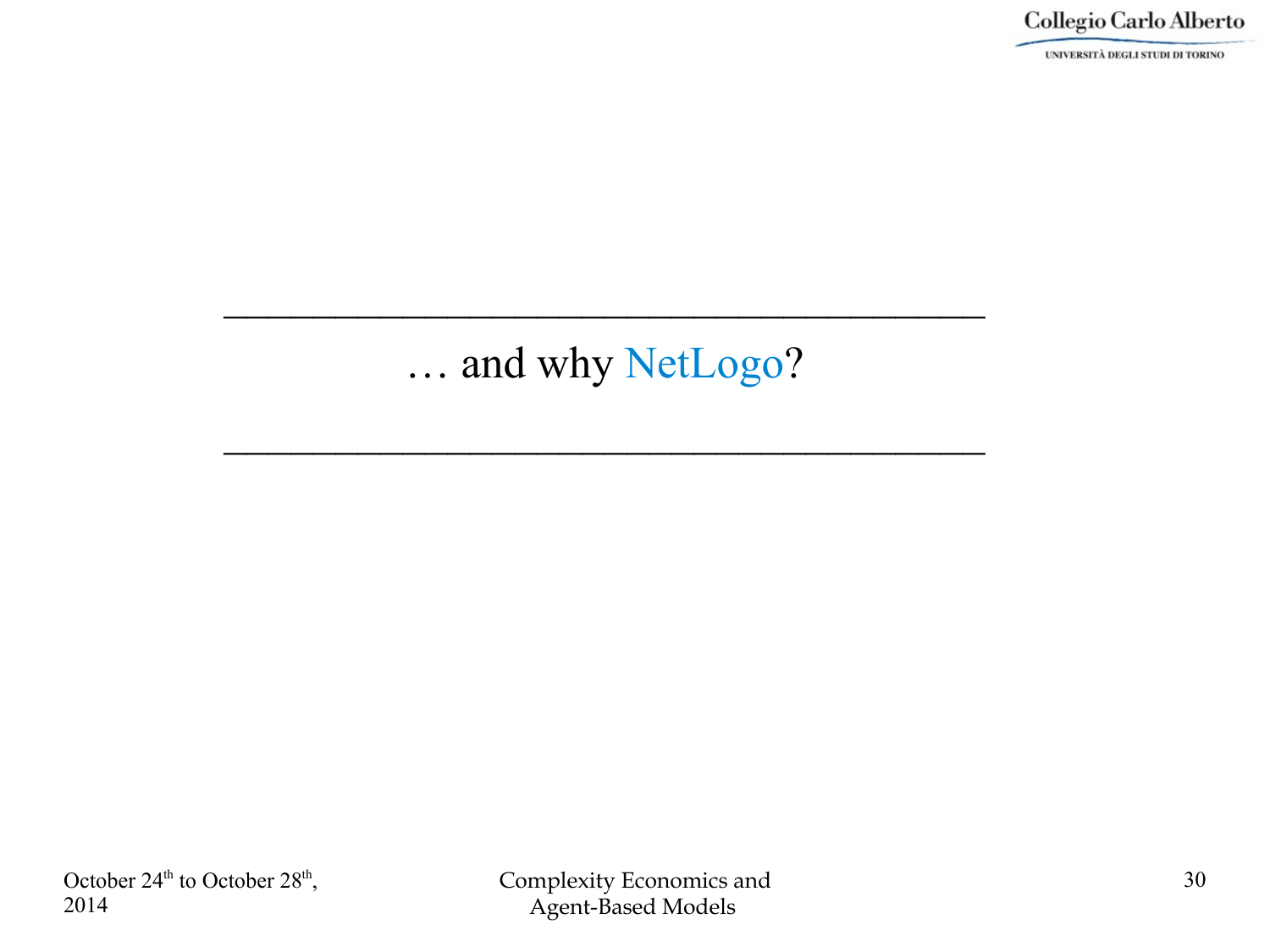## NetLogo is introduced as a rigorous and easy tool, mainly useful for prototyping and when we need advanced graphical capabilities

Limits are in coping with the design of complex experiments and with huge numbers of agents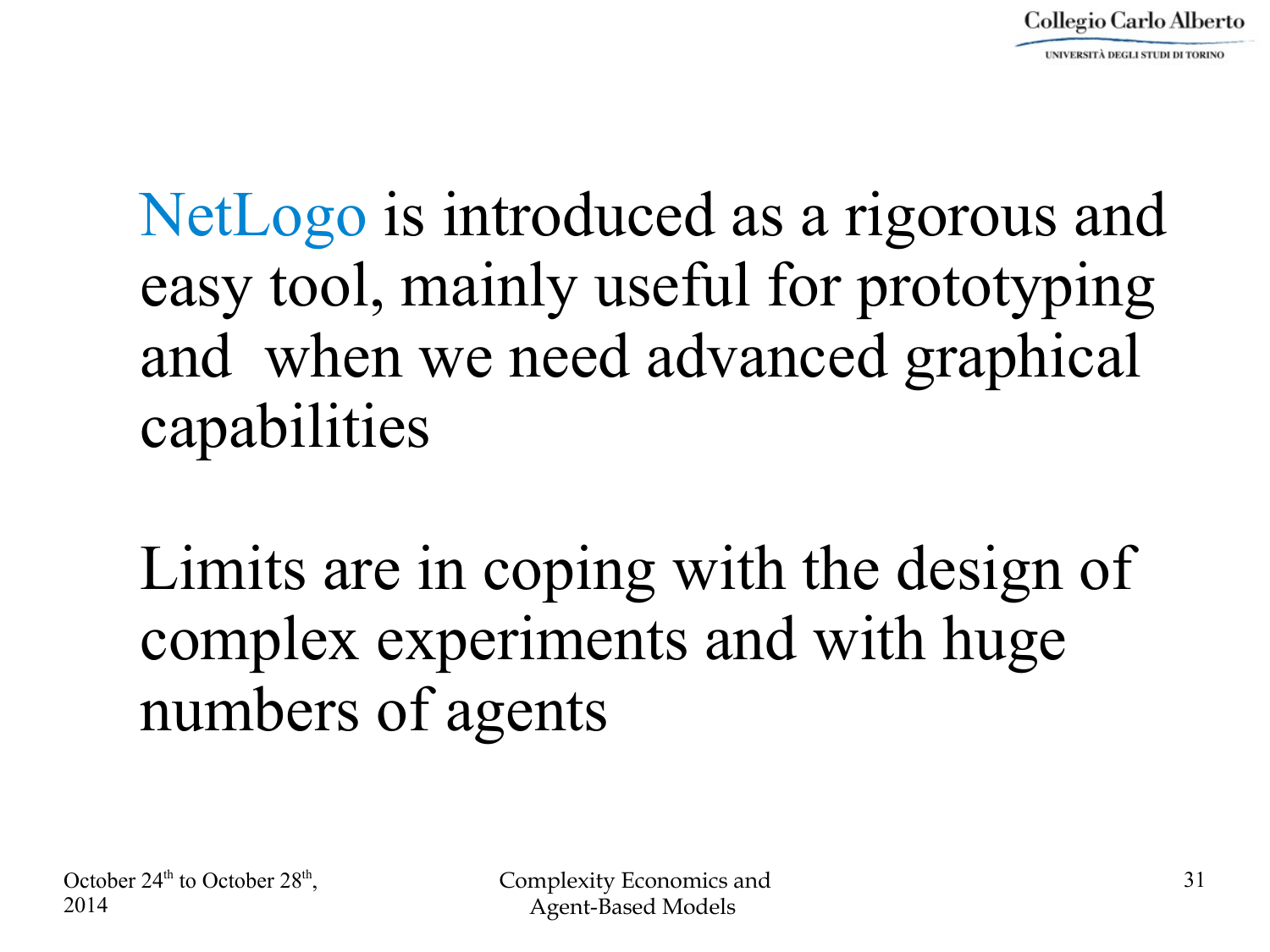UNIVERSITÀ DEGLI STUDI DI TORINO

#### Technicalities II

 $\mathcal{L}_\text{max}$  and  $\mathcal{L}_\text{max}$  and  $\mathcal{L}_\text{max}$  and  $\mathcal{L}_\text{max}$  and  $\mathcal{L}_\text{max}$ 

#### ABM or MAS (Agent-Based Models or Multi-Agent Systems)?

 $\mathcal{L}_\text{max}$  and  $\mathcal{L}_\text{max}$  and  $\mathcal{L}_\text{max}$  and  $\mathcal{L}_\text{max}$  and  $\mathcal{L}_\text{max}$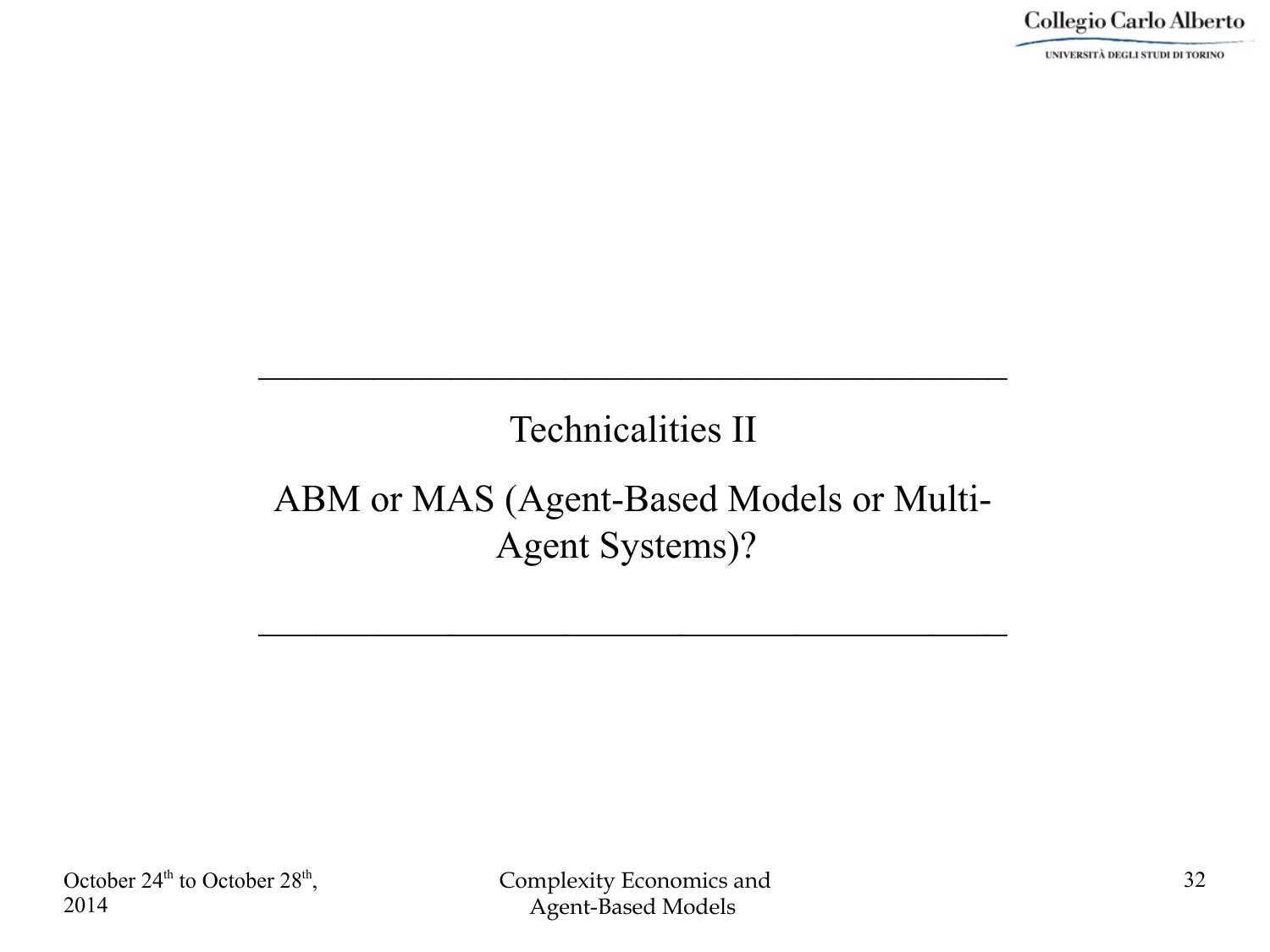Shoham, Y. and Leyton-Brown, K., 2008, Multiagent Systems: Algorithmic, Game-Theoretic, and Logical Foundations, Cambridge University Press

 $(p.230, v.$  on line) "There are other large-population models that provide a more fine-grained model of the process, with many parameters that can impact the dynamics. We call such models, which **explicitly model the individual agents, agent-based simulation models**."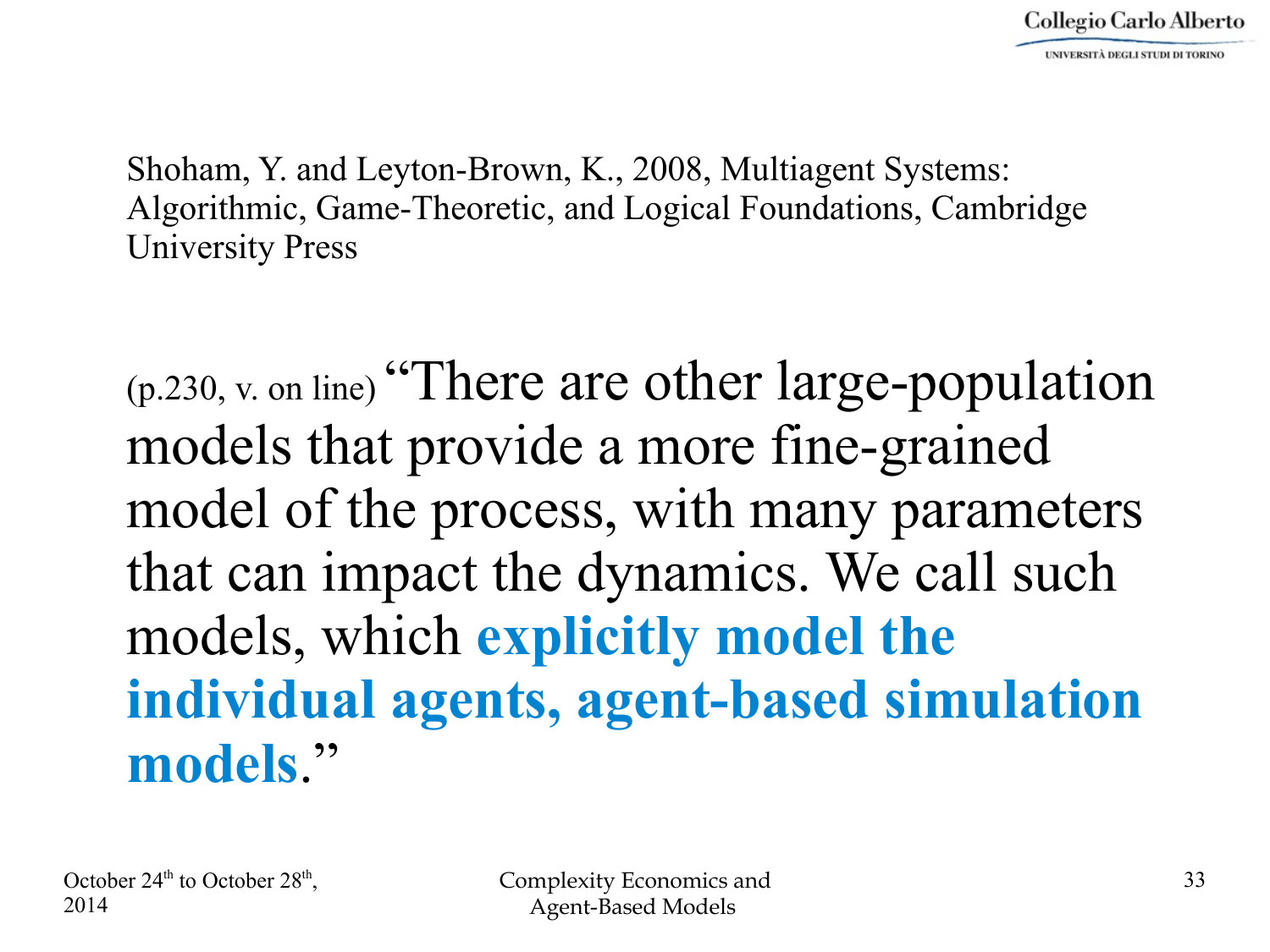

procedure  $\text{Review}(x_i, x_j)$ forall  $v_i \in D_i$  do **if** there is no value  $v_j \in D_j$  such that  $v_i$  is consistent with  $v_j$  then delete  $v_i$  from  $D_i$ 

October  $24<sup>th</sup>$  to October  $28<sup>th</sup>$ , 2014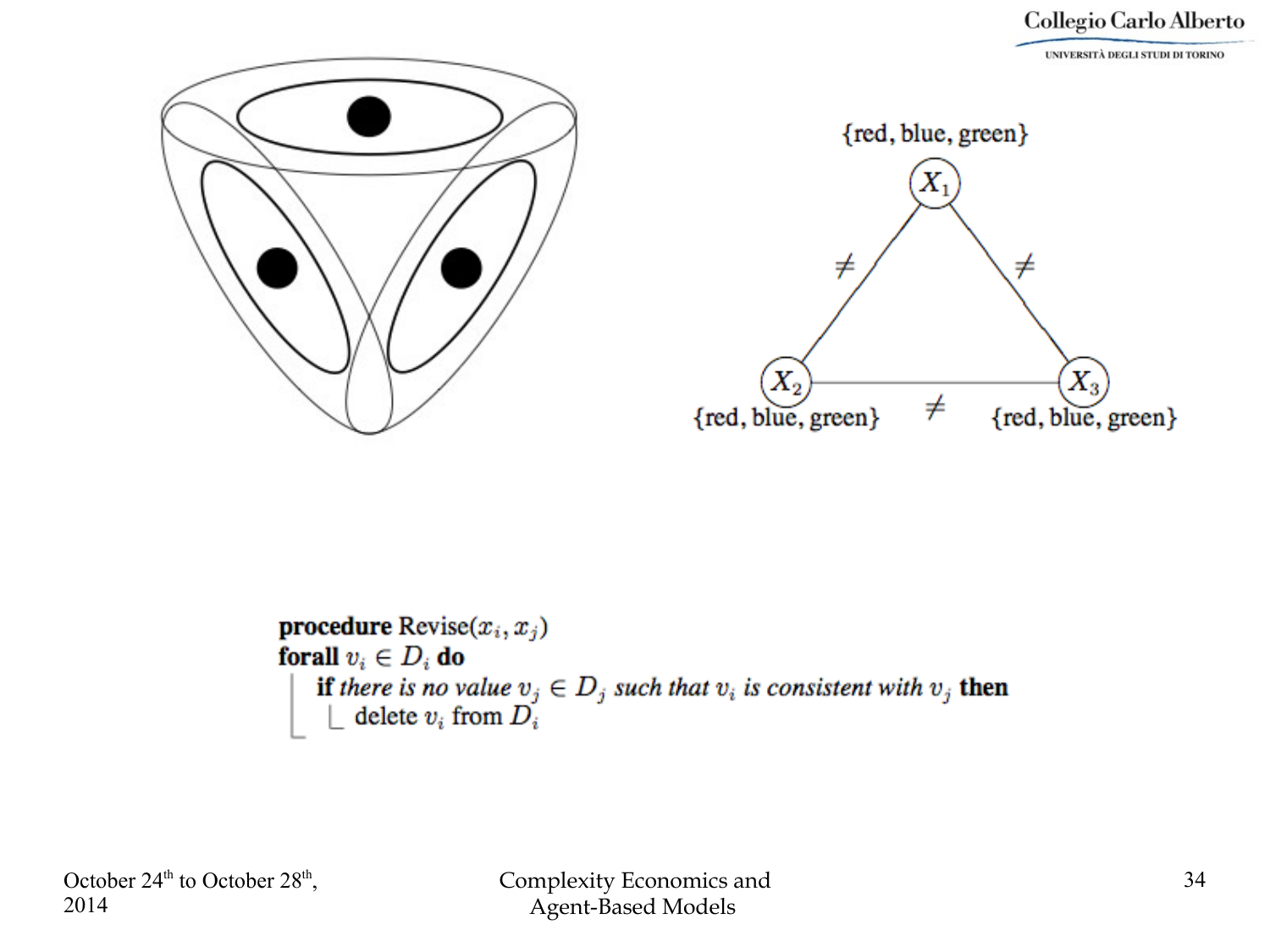#### To search for agent-based related material look also at the *Conceptual Map* of my course of **Econophysics**  (Master degree in Physics of Complex Systems)

#### [http://terna.to.it/econophysics16/cmap/Econophysics\\_2015\\_16.html](http://terna.to.it/econophysics16/cmap/Econophysics_2015_16.html)



October  $24<sup>th</sup>$  to October  $28<sup>th</sup>$ , 2014